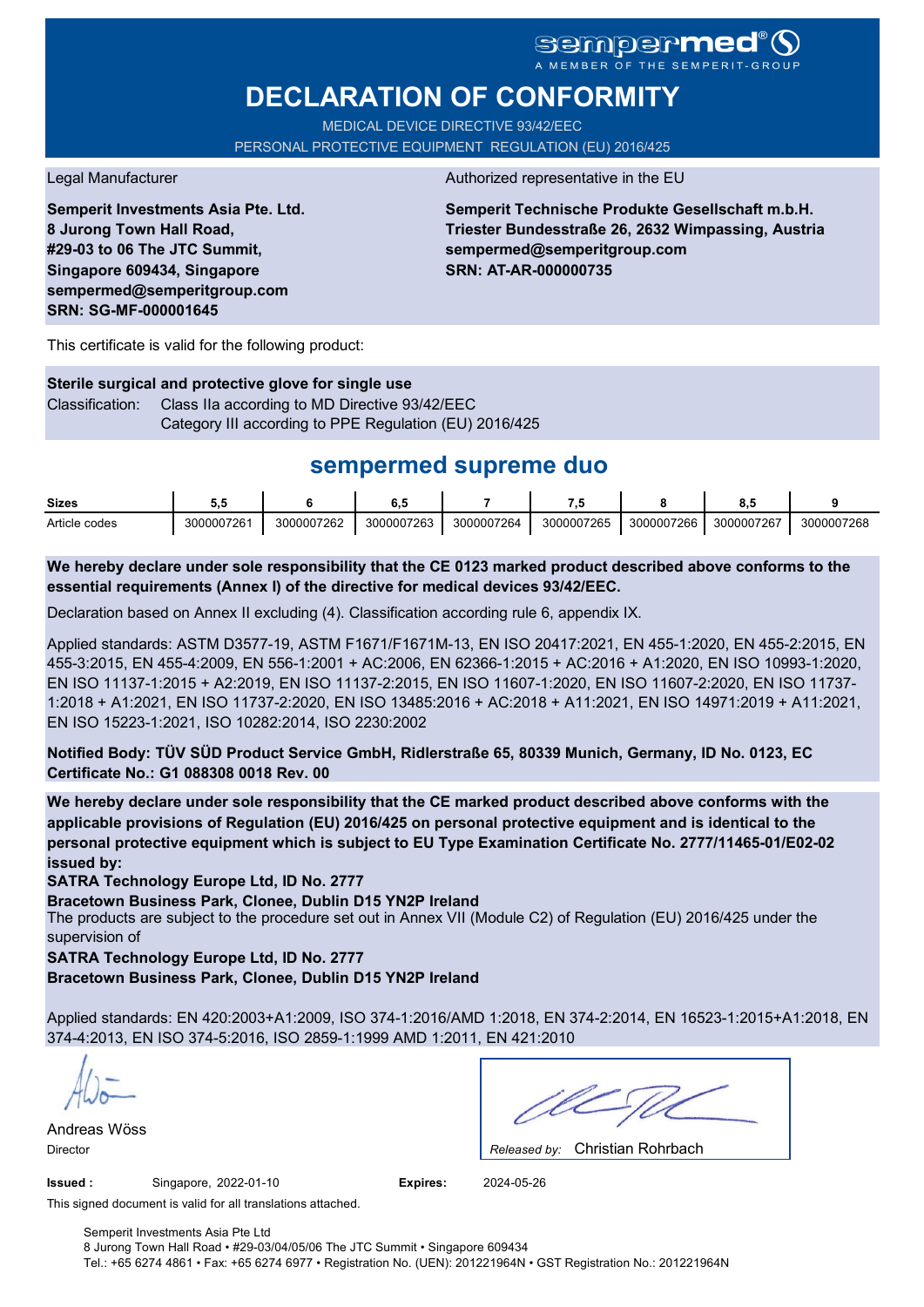# sempermed

# **KONFORMITÄTSERKLÄRUNG**

MEDIZINPRODUKTERICHTLINIE 93/42/EWG VERORDNUNG (EU) 2016/425 FÜR PERSÖNLICHE SCHUTZAUSRÜSTUNG

**Semperit Investments Asia Pte. Ltd. 8 Jurong Town Hall Road, #29-03 to 06 The JTC Summit, Singapore 609434, Singapore sempermed@semperitgroup.com SRN: SG-MF-000001645**

#### Hersteller EU-Bevollmächtigter

**Semperit Technische Produkte Gesellschaft m.b.H. Triester Bundesstraße 26, 2632 Wimpassing, Austria sempermed@semperitgroup.com SRN: AT-AR-000000735**

Dieses Zertifikat ist gültig für die folgenden Produkte:

### **Steriler Operations- und Schutzhandschuh für den Einmalgebrauch** Klassifizierung: Klasse IIa gemäß Medizinprodukterichtlinie 93/42/EWG Kategorie III gemäß PSA Verordnung (EU) 2016/425

# **sempermed supreme duo**

| Größen         | v.v        |            | υ.,        |            | .          |            | ο.,        |            |
|----------------|------------|------------|------------|------------|------------|------------|------------|------------|
| Artikelnummern | 3000007261 | 3000007262 | 3000007263 | 3000007264 | 3000007265 | 3000007266 | 3000007267 | 3000007268 |

**Wir bestätigen hiermit unter alleiniger Verantwortung, dass die CE 0123 gekennzeichneten Produkte mit den grundlegenden Anforderungen (Anhang I) der Medizinprodukterichtlinie 93/42/EWG übereinstimmen.**

Erklärung basierend auf Anhang II exklusive (4). Klassifizierung gemäß Regel 6, Anhang IX.

Angewandte Normen: ASTM D3577-19, ASTM F1671/F1671M-13, EN ISO 20417:2021, EN 455-1:2020, EN 455- 2:2015, EN 455-3:2015, EN 455-4:2009, EN 556-1:2001 + AC:2006, EN 62366-1:2015 + AC:2016 + A1:2020, EN ISO 10993-1:2020, EN ISO 11137-1:2015 + A2:2019, EN ISO 11137-2:2015, EN ISO 11607-1:2020, EN ISO 11607-2:2020, EN ISO 11737-1:2018 + A1:2021, EN ISO 11737-2:2020, EN ISO 13485:2016 + AC:2018 + A11:2021, EN ISO 14971:2019 + A11:2021, EN ISO 15223-1:2021, ISO 10282:2014, ISO 2230:2002

**Benannte Stelle: TÜV SÜD Product Service GmbH, Ridlerstraße 65, 80339 Munich, Germany, ID No. 0123, EC Certificate No.: G1 088308 0018 Rev. 00** 

**Wir bestätigen hiermit unter alleiniger Verantwortung, dass die oben genannten CE gekennzeichneten Produkte mit den maßgeblichen Bestimmungen der Verordnung (EU) 2016/425 für Persönliche Schutzausrüstung übereinstimmen und Gegenstand sind der EU-Baumusterprüfbescheinigung Nr. 2777/11465-01/E02-02 ausgestellt durch:**

#### **SATRA Technology Europe Ltd, ID No. 2777**

**Bracetown Business Park, Clonee, Dublin D15 YN2P Ireland**

Die Produkte sind Gegenstand der Verfahren gemäß Annex VII (Module C2) der Verordnung unter Aufsicht von **SATRA Technology Europe Ltd, ID No. 2777**

### **Bracetown Business Park, Clonee, Dublin D15 YN2P Ireland**

Angewandte Normen: EN 420:2003+A1:2009, ISO 374-1:2016/AMD 1:2018, EN 374-2:2014, EN 16523- 1:2015+A1:2018, EN 374-4:2013, EN ISO 374-5:2016, ISO 2859-1:1999 AMD 1:2011, EN 421:2010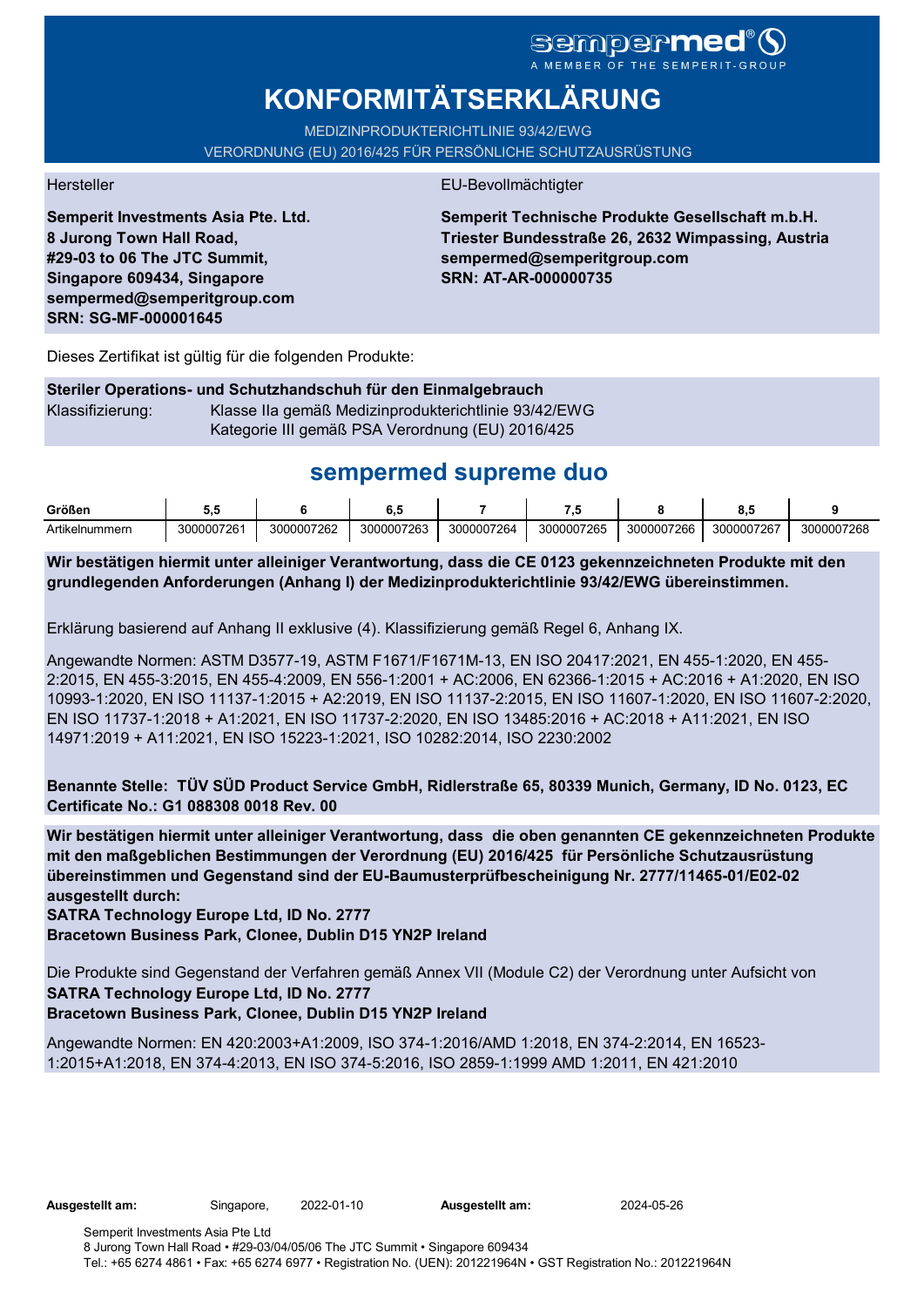# **DÉCLARATION DE CONFORMITÉ**

DIRECTIVE SUR LES DISPOSITIFS MÉDICAUX 93/42/CEE RÈGLEMENT (UE) 2016/425 POUR L'ÉQUIPEMENT DE PROTECTION INDIVIDUELLE

**Semperit Investments Asia Pte. Ltd. 8 Jurong Town Hall Road, #29-03 to 06 The JTC Summit, Singapore 609434, Singapore sempermed@semperitgroup.com SRN: SG-MF-000001645**

#### Fabricant **Représentant UE**

**Semperit Technische Produkte Gesellschaft m.b.H. Triester Bundesstraße 26, 2632 Wimpassing, Austria sempermed@semperitgroup.com SRN: AT-AR-000000735**

Ce certificat est valable pour les produits suivants :

#### **Gant de protection chirurgical stérile à usage unique**

Classification : Classe IIa selon la directive pour dispositifs médicaux 93/42/EEC Catégorie III selon la directive EPI (UE) 2016/425

## **sempermed supreme duo**

| Tailles           |            |            | υ.,        |            |            |            | ν.,        |            |
|-------------------|------------|------------|------------|------------|------------|------------|------------|------------|
| Numéros d'article | 3000007261 | 3000007262 | 3000007263 | 3000007264 | 3000007265 | 3000007266 | 3000007267 | 3000007268 |

**Par la présente, nous déclarons sous notre propre responsabilité que les produits portant le symbole CE 0123 sont conformes aux exigences essentielles (Annexe I) de la directive sur les dispositifs médicaux 93/42/CEE.**

La déclaration se fonde sur l'annexe II mis à part (4). Classification selon la règle 6, annexe IX.

Normes appliquées : ASTM D3577-19, ASTM F1671/F1671M-13, EN ISO 20417:2021, EN 455-1:2020, EN 455-2:2015, EN 455-3:2015, EN 455-4:2009, EN 556-1:2001 + AC:2006, EN 62366-1:2015 + AC:2016 + A1:2020, EN ISO 10993- 1:2020, EN ISO 11137-1:2015 + A2:2019, EN ISO 11137-2:2015, EN ISO 11607-1:2020, EN ISO 11607-2:2020, EN ISO 11737-1:2018 + A1:2021, EN ISO 11737-2:2020, EN ISO 13485:2016 + AC:2018 + A11:2021, EN ISO 14971:2019 + A11:2021, EN ISO 15223-1:2021, ISO 10282:2014, ISO 2230:2002

**Organisme notifié : TÜV SÜD Product Service GmbH, Ridlerstraße 65, 80339 Munich, Germany, ID No. 0123, EC Certificate No.: G1 088308 0018 Rev. 00** 

**Par la présente, nous déclarons sous notre propre responsabilité que les produits portant le symbole CE mentionnés ci-dessus sont conformes aux dispositions essentielles de la directive (UE) 2016/425 concernant l'équipement de protection individuelle sont identiques à l'équipement de protection individuelle faisant l'objet du certificat d'examen de type UE numéro 2777/11465-01/E02-02 délivré par:**

#### **SATRA Technology Europe Ltd, ID No. 2777 Bracetown Business Park, Clonee, Dublin D15 YN2P Ireland**

Les produits sont soumis aux procédures visées dans l'annexe VII (Module C2) de la directive sous la surveillance de **SATRA Technology Europe Ltd, ID No. 2777**

### **Bracetown Business Park, Clonee, Dublin D15 YN2P Ireland**

Normes appliquées : EN 420:2003+A1:2009, ISO 374-1:2016/AMD 1:2018, EN 374-2:2014, EN 16523-1:2015+A1:2018, EN 374-4:2013, EN ISO 374-5:2016, ISO 2859-1:1999 AMD 1:2011, EN 421:2010

**Délivré le :** Singapore, 2022-01-10 **Valable jusqu'au :** 2024-05-26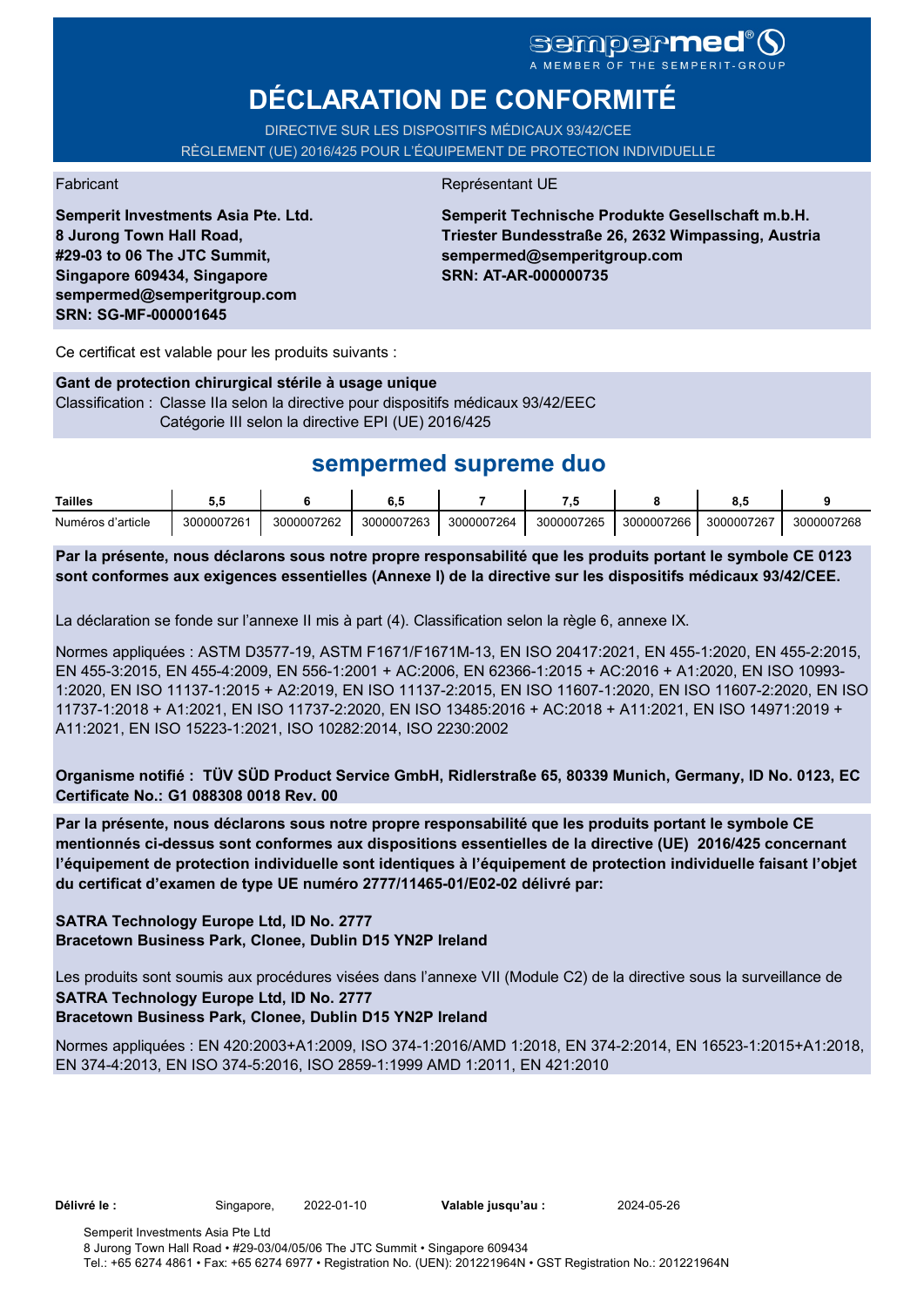### sempermed®( A MEMBER OF THE SEMPERIT-GROUP

# **DICHIARAZIONE DI CONFORMITÀ**

DIRETTIVA SUL DISPOSITIVO MEDICO 93/42 / CEE REGOLAMENTO (UE) 2016/425 DELL'APPARECCHIATURA DI PROTEZIONE INDIVIDUALE

Produttore Rappresentante autorizzato nell'UE

**Semperit Investments Asia Pte. Ltd. 8 Jurong Town Hall Road, #29-03 to 06 The JTC Summit, Singapore 609434, Singapore sempermed@semperitgroup.com SRN: SG-MF-000001645**

**Semperit Technische Produkte Gesellschaft m.b.H. Triester Bundesstraße 26, 2632 Wimpassing, Austria sempermed@semperitgroup.com SRN: AT-AR-000000735**

Questo certificato è valido per il seguente prodotto:

### **Guanto chirurgico e protettivo sterile monouso** Clasificazione: Classe IIa secondo la direttiva MD 93/42 / CEE Categoria III secondo il regolamento (UE) 2016/425 del PPE

# **sempermed supreme duo**

| <b>Misure</b>   | 5.5        |            | 6.5        |            |            |            | 8.5        |            |
|-----------------|------------|------------|------------|------------|------------|------------|------------|------------|
| Codici articolo | 3000007261 | 3000007262 | 3000007263 | 3000007264 | 3000007265 | 3000007266 | 3000007267 | 3000007268 |

**Con la presente, dichiariamo sotto la nostra esclusiva responsabilità che il prodotto con marchio CE 0123 sopra descritto soddisfa i requisiti essenziali (allegato I) della direttiva sui dispositivi medici 93/42 / CEE.**

Dichiarazione basata sull'allegato II escluso (4). Classificazione secondo la regola 6, appendice IX.

Norme applicate: ASTM D3577-19, ASTM F1671/F1671M-13, EN ISO 20417:2021, EN 455-1:2020, EN 455-2:2015, EN 455-3:2015, EN 455-4:2009, EN 556-1:2001 + AC:2006, EN 62366-1:2015 + AC:2016 + A1:2020, EN ISO 10993-1:2020, EN ISO 11137-1:2015 + A2:2019, EN ISO 11137-2:2015, EN ISO 11607-1:2020, EN ISO 11607- 2:2020, EN ISO 11737-1:2018 + A1:2021, EN ISO 11737-2:2020, EN ISO 13485:2016 + AC:2018 + A11:2021, EN ISO 14971:2019 + A11:2021, EN ISO 15223-1:2021, ISO 10282:2014, ISO 2230:2002

**Organismo notificato: TÜV SÜD Product Service GmbH, Ridlerstraße 65, 80339 Munich, Germany, ID No. 0123, EC Certificate No.: G1 088308 0018 Rev. 00** 

**SATRA Technology Europe Ltd, ID No. 2777 Con la presente, dichiariamo sotto la nostra esclusiva responsabilità che il prodotto con marchio CE sopra descritto è conforme alle disposizioni applicabili del Regolamento (UE) 2016/425 sui dispositivi di protezione individuale ed è identico al dispositivo di protezione personale che è soggetto al Certificato di Esame di Tipo UE n. 2777/11465-01/E02-02 rilasciato da:**

**Bracetown Business Park, Clonee, Dublin D15 YN2P Ireland**

ed è soggetto alla procedura di cui all'allegato VII (modulo C2) del regolamento (UE) 2016/425 sotto il controllo di **SATRA Technology Europe Ltd, ID No. 2777**

### **Bracetown Business Park, Clonee, Dublin D15 YN2P Ireland**

Norme applicate: EN 420:2003+A1:2009, ISO 374-1:2016/AMD 1:2018, EN 374-2:2014, EN 16523- 1:2015+A1:2018, EN 374-4:2013, EN ISO 374-5:2016, ISO 2859-1:1999 AMD 1:2011, EN 421:2010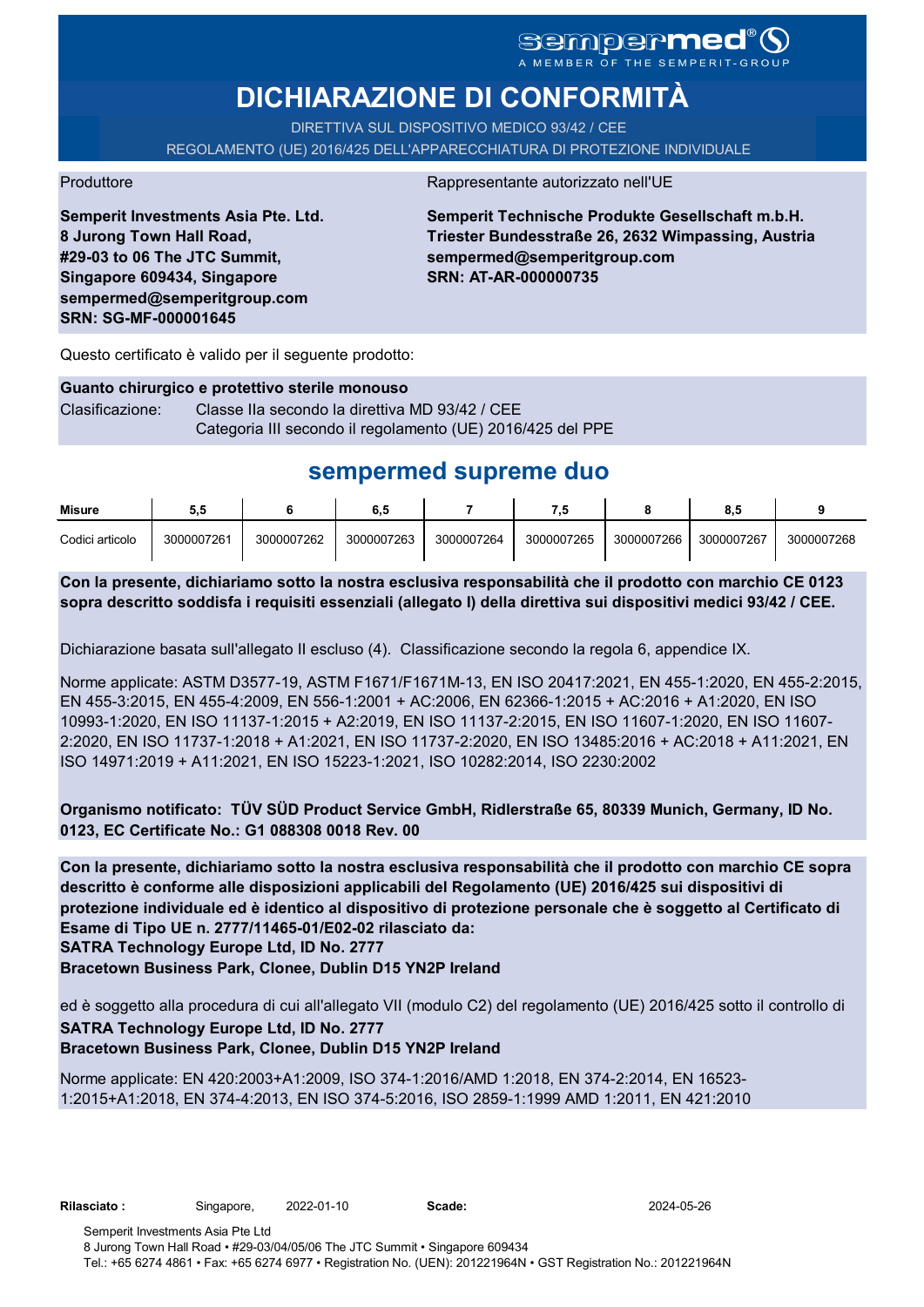# **CONFORMITEITSVERKLARING**

RICHTLIJN MEDISCHE PRODUCTEN 93/42 / EEG

VERORDENING (EU) 2016/425 BETREFFENDE PERSOONLIJKE BESCHERMENDE UITRUSTING

Fabrikant Gemachtigde EU

**Semperit Technische Produkte Gesellschaft m.b.H. Triester Bundesstraße 26, 2632 Wimpassing, Austria sempermed@semperitgroup.com SRN: AT-AR-000000735**

Dit certificaat is geldig voor de volgende producten:

**Semperit Investments Asia Pte. Ltd.**

**8 Jurong Town Hall Road, #29-03 to 06 The JTC Summit, Singapore 609434, Singapore sempermed@semperitgroup.com**

**SRN: SG-MF-000001645**

#### **Steriele chirurgische en beschermende handschoenen voor eenmalig gebruik** Classificatie: Klasse IIa volgens Richtlijn 93/42 / EEG betreffende medische hulpmiddelen Categorie III volgens PBM-verordening (EU) 2016/425

## **sempermed supreme duo**

| Maten          | ບ.ບ        |            | 0.c        |            | - 7        |            | υ.,        |            |
|----------------|------------|------------|------------|------------|------------|------------|------------|------------|
| Artikelnummers | 3000007261 | 3000007262 | 3000007263 | 3000007264 | 3000007265 | 3000007266 | 3000007267 | 3000007268 |

**Wij verklaren hierbij onder uitsluitende verantwoordelijkheid, dat de CE 0123-gemarkeerde producten voldoen aan de essentiële vereisten (Bijlage I) van de Richtlijn Medische Hulpmiddelen 93/42 / EEG.**

Verklaring uitsluitend gebaseerd op bijlage II (4). Indeling volgens regel 6, bijlage IX.

Toegepaste normen: ASTM D3577-19, ASTM F1671/F1671M-13, EN ISO 20417:2021, EN 455-1:2020, EN 455- 2:2015, EN 455-3:2015, EN 455-4:2009, EN 556-1:2001 + AC:2006, EN 62366-1:2015 + AC:2016 + A1:2020, EN ISO 10993-1:2020, EN ISO 11137-1:2015 + A2:2019, EN ISO 11137-2:2015, EN ISO 11607-1:2020, EN ISO 11607- 2:2020, EN ISO 11737-1:2018 + A1:2021, EN ISO 11737-2:2020, EN ISO 13485:2016 + AC:2018 + A11:2021, EN ISO 14971:2019 + A11:2021, EN ISO 15223-1:2021, ISO 10282:2014, ISO 2230:2002

**Aangewezen instantie: TÜV SÜD Product Service GmbH, Ridlerstraße 65, 80339 Munich, Germany, ID No. 0123, EC Certificate No.: G1 088308 0018 Rev. 00** 

**Hierbij verklaren wij onder uitsluitende verantwoordelijkheid, dat de bovengenoemde CE-gemarkeerde producten voldoen aan de relevante bepalingen van de Verordening (EU) 2016/425 over persoonlijke beschermingsmiddelen en het onderworpen zijn aan het certificaat van EU-typeonderzoek nr.2777/11465- 01/E02-02 uitgegeven door:**

**SATRA Technology Europe Ltd, ID No. 2777**

**Bracetown Business Park, Clonee, Dublin D15 YN2P Ireland**

De producten vallen onder de procedures van bijlage VII (module C2) van de verordening onder toezicht van **SATRA Technology Europe Ltd, ID No. 2777 Bracetown Business Park, Clonee, Dublin D15 YN2P Ireland**

Toegepaste normen: EN 420:2003+A1:2009, ISO 374-1:2016/AMD 1:2018, EN 374-2:2014, EN 16523- 1:2015+A1:2018, EN 374-4:2013, EN ISO 374-5:2016, ISO 2859-1:1999 AMD 1:2011, EN 421:2010

**Uitgegeven op:** Singapore, 2022-01-10 **Geldig tot:** 2024-05-26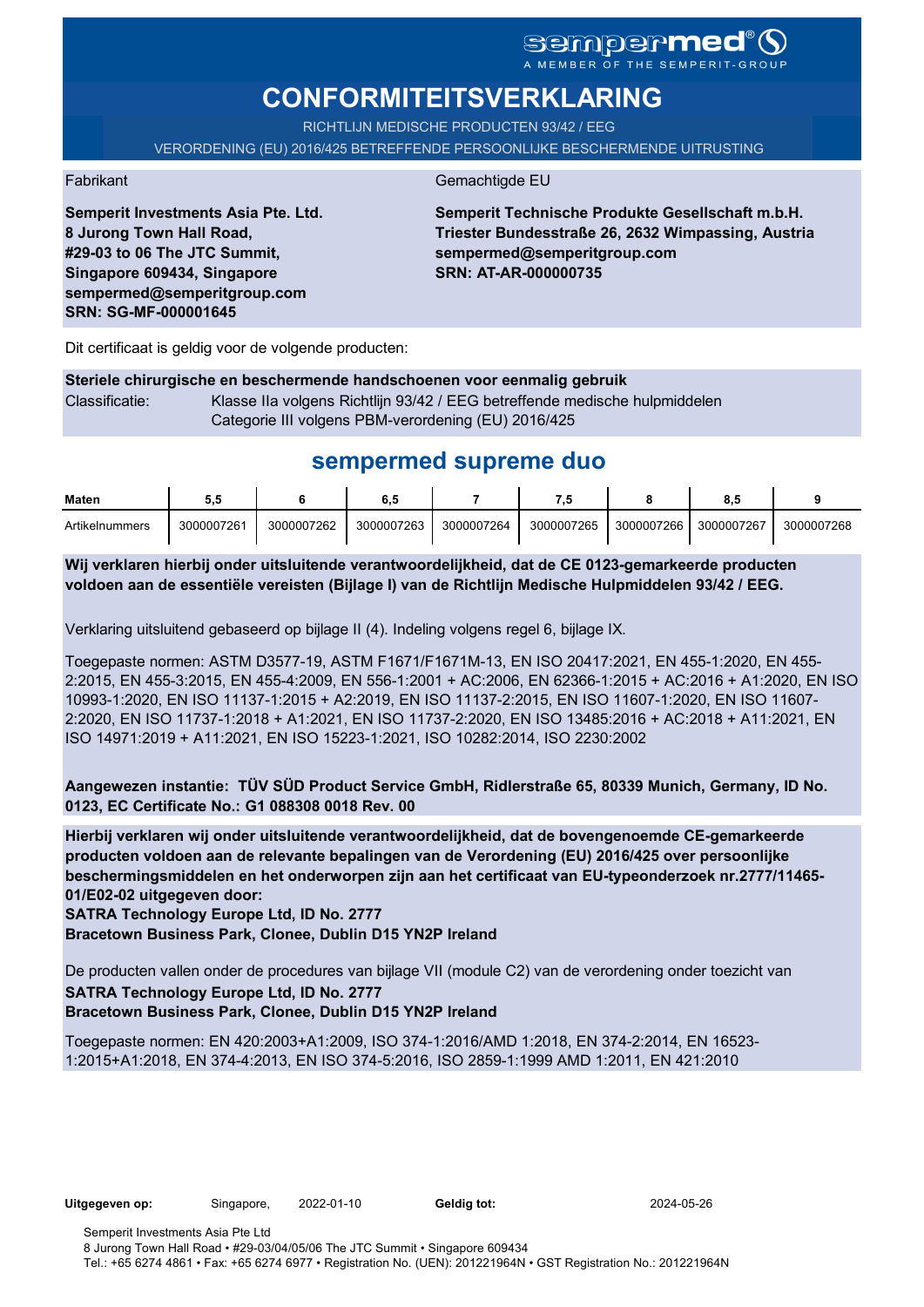### **Sempermed®** A MEMBER OF THE SEMPERIT-GROUP

# **DECLARACIÓN DE CONFORMIDAD**

DIRECTIVA DE PRODUCTOS MEDICINALES 93/42/EWG ORDENANZA (EU) 2016/425 PARA EQUIPAMIENTOS PERSONALES

**Semperit Investments Asia Pte. Ltd.**

**8 Jurong Town Hall Road, #29-03 to 06 The JTC Summit, Singapore 609434, Singapore sempermed@semperitgroup.com**

**SRN: SG-MF-000001645**

Fabricante de la UE

**Semperit Technische Produkte Gesellschaft m.b.H. Triester Bundesstraße 26, 2632 Wimpassing, Austria sempermed@semperitgroup.com SRN: AT-AR-000000735**

El presente certificado es válido para los siguientes productos:

#### **Guante estéril de operación y protección para un solo uso** Clasificación: Clase Ila según la Directiva de Productos Medicinales 93/42/EEC Categoría III según el Reglamento EPI (EU) 2016/425

## **sempermed supreme duo**

| Tamaños               | ນ.ເ        |            | o. .       |            |            |            | O<br>.ა.   |            |
|-----------------------|------------|------------|------------|------------|------------|------------|------------|------------|
| Número de<br>artículo | 3000007261 | 3000007262 | 3000007263 | 3000007264 | 3000007265 | 3000007266 | 3000007267 | 3000007268 |

**Por la presente confirmamos bajo nuestra exclusiva responsabilidad que los productos con marcado CE 0123 cumplen con los requisitos esenciales (Anexo I) de la Directiva 93/42/CEE sobre productos sanitarios.**

Declaración basada en el anexo II, excluido el punto 4. Clasificación según la regla 6, anexo IX

Normas aplicadas: ASTM D3577-19, ASTM F1671/F1671M-13, EN ISO 20417:2021, EN 455-1:2020, EN 455- 2:2015, EN 455-3:2015, EN 455-4:2009, EN 556-1:2001 + AC:2006, EN 62366-1:2015 + AC:2016 + A1:2020, EN ISO 10993-1:2020, EN ISO 11137-1:2015 + A2:2019, EN ISO 11137-2:2015, EN ISO 11607-1:2020, EN ISO 11607- 2:2020, EN ISO 11737-1:2018 + A1:2021, EN ISO 11737-2:2020, EN ISO 13485:2016 + AC:2018 + A11:2021, EN ISO 14971:2019 + A11:2021, EN ISO 15223-1:2021, ISO 10282:2014, ISO 2230:2002

**Organismo notificado: TÜV SÜD Product Service GmbH, Ridlerstraße 65, 80339 Munich, Germany, ID No. 0123, EC Certificate No.: G1 088308 0018 Rev. 00** 

**Por la presente confirmamos, bajo nuestra exclusiva responsabilidad, que los productos arriba mencionados con la marca CE cumplen con las disposiciones pertinentes del Reglamento (UE) 2016/425 para equipos de protección personal y están sujetos al Certificado de examen de tipo nº. 2777/11465-01/E02- 02 expedido por:**

**SATRA Technology Europe Ltd, ID No. 2777**

**Bracetown Business Park, Clonee, Dublin D15 YN2P Ireland**

Los productos están sujetos a los procedimientos establecidos en el anexo VII (módulo C2) del Reglamento bajo la supervisión de

#### **SATRA Technology Europe Ltd, ID No. 2777**

**Bracetown Business Park, Clonee, Dublin D15 YN2P Ireland**

Normas aplicadas: EN 420:2003+A1:2009, ISO 374-1:2016/AMD 1:2018, EN 374-2:2014, EN 16523- 1:2015+A1:2018, EN 374-4:2013, EN ISO 374-5:2016, ISO 2859-1:1999 AMD 1:2011, EN 421:2010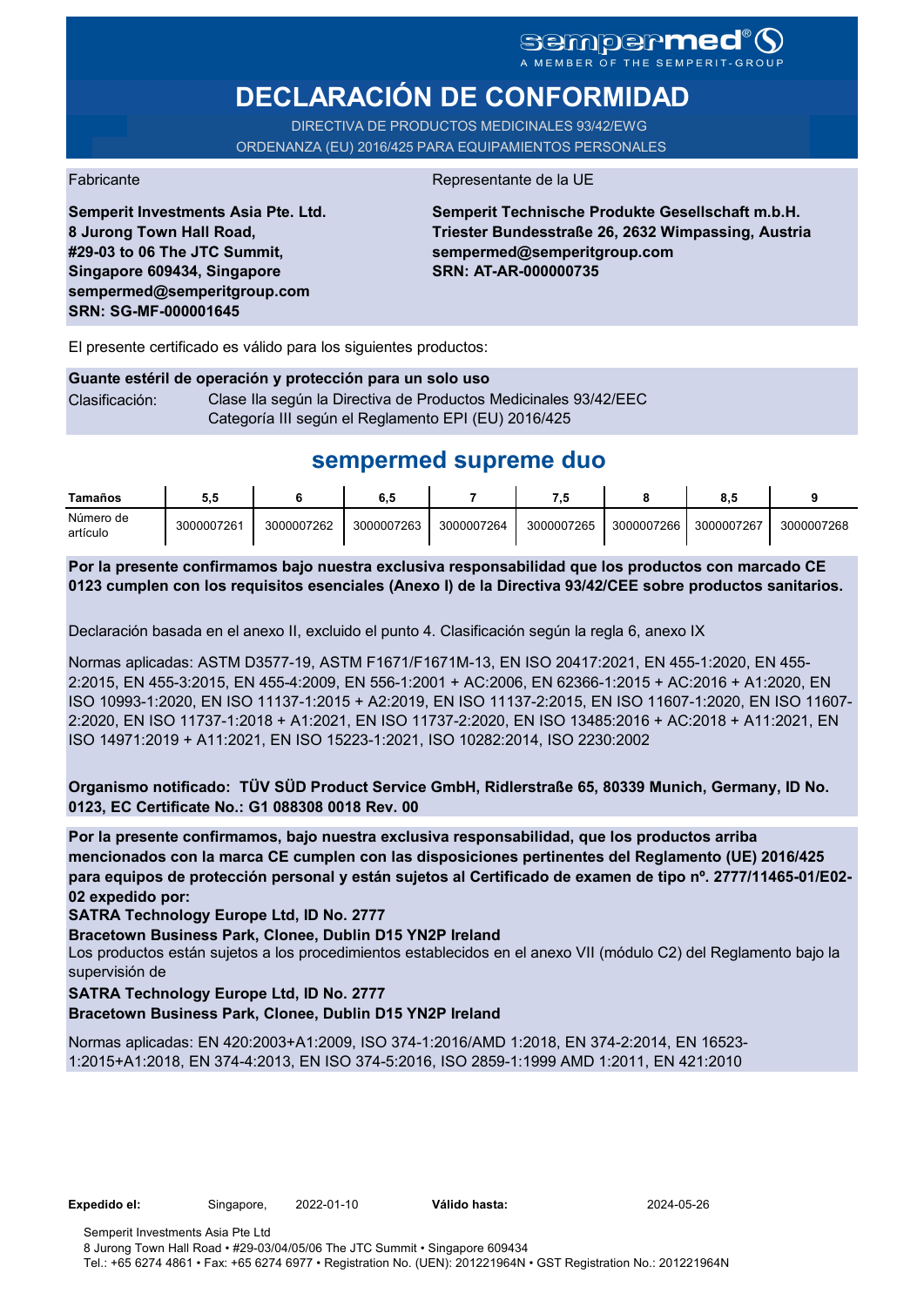# SGMDGP**MCC**<sup>®</sup>

# **DECLARAÇÃO DE CONFORMIDADE**

DIRETIVA 93/42/CEE SOBRE DISPOSITIVOS MÉDICOS REGULAMENTO (UE) 2016/425 SOBRE EQUIPAMENTO DE PROTEÇÃO INDIVIDUAL

#### Fabricante **Representante da UE**

**Semperit Investments Asia Pte. Ltd. 8 Jurong Town Hall Road, #29-03 to 06 The JTC Summit, Singapore 609434, Singapore sempermed@semperitgroup.com SRN: SG-MF-000001645**

**Semperit Technische Produkte Gesellschaft m.b.H. Triester Bundesstraße 26, 2632 Wimpassing, Austria sempermed@semperitgroup.com SRN: AT-AR-000000735**

Este certificado é válido para os seguintes produtos:

**Luva cirúrgica e de proteção estéril para uso único** Classificação: Classe IIa de acordo com a Diretiva de Dispositivos Médicos 93/42/CEE Categoria III de acordo com o regulamento EPI (UE) 2016/425

## **sempermed supreme duo**

| <b>Tamanhos</b>      | 5.5        |            | 6,5        |            | - 5        |            | о<br>о     |            |
|----------------------|------------|------------|------------|------------|------------|------------|------------|------------|
| Números de<br>artigo | 3000007261 | 3000007262 | 3000007263 | 3000007264 | 3000007265 | 3000007266 | 3000007267 | 3000007268 |

**Declaramos desta forma, sob a nossa exclusiva responsabilidade, que os produtos com a marca CE 0123 estão em conformidade com os requisitos essenciais (anexo I) da Diretriz de Dispositivos Médicos 93/42/CEE.**

Declaração baseada no anexo II excluindo (4). Classificação de acordo com a regra 6, anexo IX.

Normas aplicadas: ASTM D3577-19, ASTM F1671/F1671M-13, EN ISO 20417:2021, EN 455-1:2020, EN 455- 2:2015, EN 455-3:2015, EN 455-4:2009, EN 556-1:2001 + AC:2006, EN 62366-1:2015 + AC:2016 + A1:2020, EN ISO 10993-1:2020, EN ISO 11137-1:2015 + A2:2019, EN ISO 11137-2:2015, EN ISO 11607-1:2020, EN ISO 11607-2:2020, EN ISO 11737-1:2018 + A1:2021, EN ISO 11737-2:2020, EN ISO 13485:2016 + AC:2018 + A11:2021, EN ISO 14971:2019 + A11:2021, EN ISO 15223-1:2021, ISO 10282:2014, ISO 2230:2002

**Organismo nomeado: TÜV SÜD Product Service GmbH, Ridlerstraße 65, 80339 Munich, Germany, ID No. 0123, EC Certificate No.: G1 088308 0018 Rev. 00** 

**Declaramos desta forma, sob a nossa exclusiva responsabilidade, que os produtos com a marca CE acima mencionados estão em conformidade com as disposições relevantes do regulamento (UE) 2016/425 para Equipamentos de Proteção Individual e são objeto do certificado de exame de tipo da UE n.º 2777/11465-01/E02-02 emitido por:**

**SATRA Technology Europe Ltd, ID No. 2777**

**Bracetown Business Park, Clonee, Dublin D15 YN2P Ireland**

Os produtos são objeto dos procedimentos previstos no anexo VII (módulo C2) do regulamento, sob a supervisão de

**SATRA Technology Europe Ltd, ID No. 2777**

**Bracetown Business Park, Clonee, Dublin D15 YN2P Ireland**

Normas aplicadas: EN 420:2003+A1:2009, ISO 374-1:2016/AMD 1:2018, EN 374-2:2014, EN 16523- 1:2015+A1:2018, EN 374-4:2013, EN ISO 374-5:2016, ISO 2859-1:1999 AMD 1:2011, EN 421:2010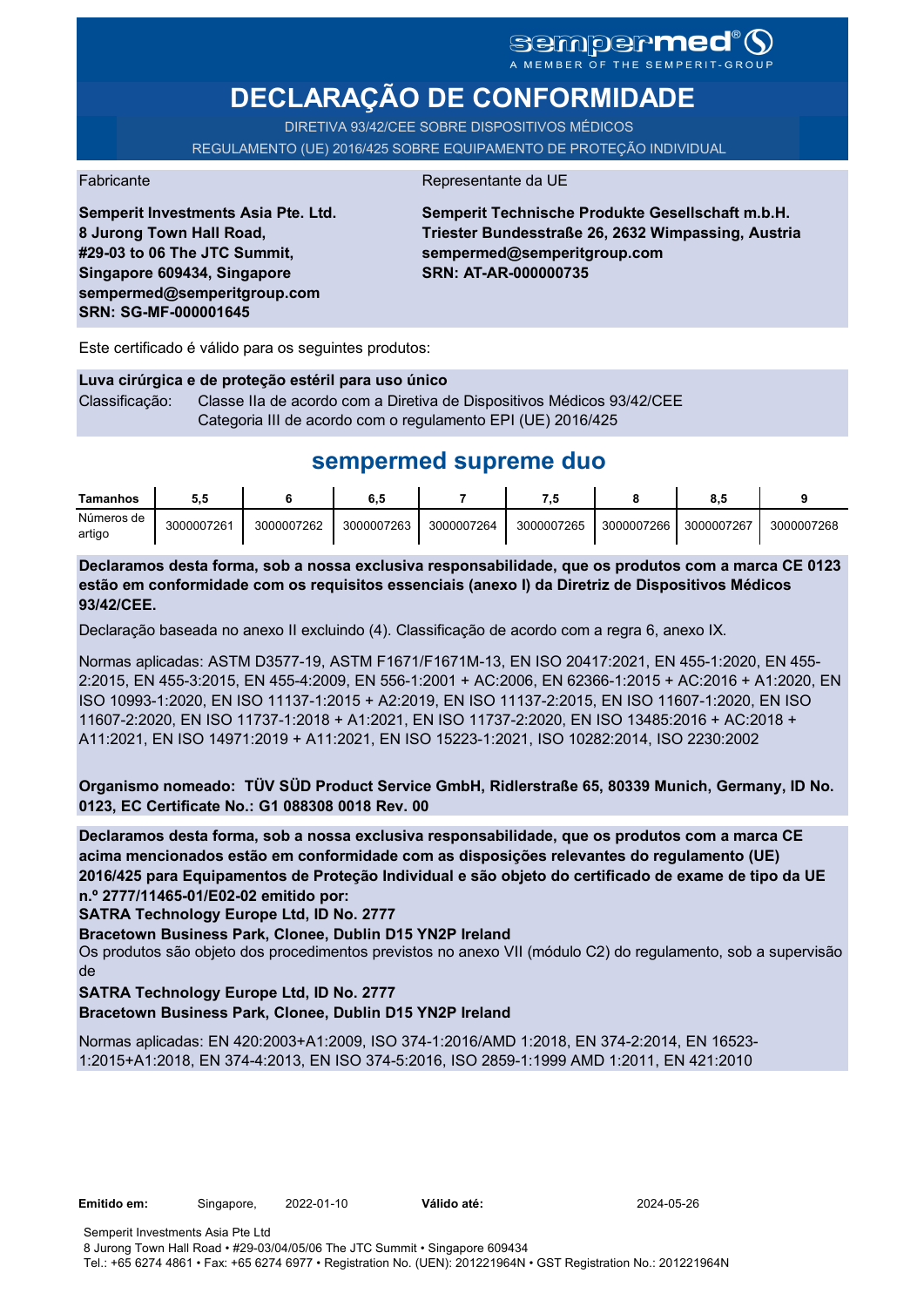# **DEKLARATON OM ÖVERENSSTÄMMELSE**

DIREkTIV 93/42/EEC MEDICINTEKNISKA PRODUKTER EU-FÖRORDNING 2016/425 FÖR PERSONLIG SKYDDSUTRUSTNING

**Semperit Investments Asia Pte. Ltd. 8 Jurong Town Hall Road, #29-03 to 06 The JTC Summit, Singapore 609434, Singapore sempermed@semperitgroup.com SRN: SG-MF-000001645**

#### Tillverkare Behörig representant hos EU

**Semperit Technische Produkte Gesellschaft m.b.H. Triester Bundesstraße 26, 2632 Wimpassing, Austria sempermed@semperitgroup.com SRN: AT-AR-000000735**

Detta certifikat gäller följande produkt:

### **Steril kirurgi- ioch skyddshandske för engångsanvändning**  Klassificering: Klass Ia enlligt EU-direktiv för medicintek-niska produkter (MD) 93/42/EEC Kategori III enligt EU-förordning för personlig skyddsutrustning (PPE) 2016/425

## **sempermed supreme duo**

| <b>Storlekar</b> | J.J        |            | 6,5        |            |            |            | $\bullet$<br>o |            |
|------------------|------------|------------|------------|------------|------------|------------|----------------|------------|
| Artikelnummer    | 3000007261 | 3000007262 | 3000007263 | 3000007264 | 3000007265 | 3000007266 | 3000007267     | 3000007268 |

**Vi förklarar härmed under eget exklusivt ansvar att ovan beskrivna, CE 0123-markerade produkt stämmer överens med erforderliga krav (Bilaga I) i direktivet för medicinska produkter 93/42/EEC.**

Deklaration enligt Bilaga II, (4) undantagen. Klassifiering enligt 6, Bilaga IX.

Tillämpade standarder: ASTM D3577-19, ASTM F1671/F1671M-13, EN ISO 20417:2021, EN 455-1:2020, EN 455- 2:2015, EN 455-3:2015, EN 455-4:2009, EN 556-1:2001 + AC:2006, EN 62366-1:2015 + AC:2016 + A1:2020, EN ISO 10993-1:2020, EN ISO 11137-1:2015 + A2:2019, EN ISO 11137-2:2015, EN ISO 11607-1:2020, EN ISO 11607- 2:2020, EN ISO 11737-1:2018 + A1:2021, EN ISO 11737-2:2020, EN ISO 13485:2016 + AC:2018 + A11:2021, EN ISO 14971:2019 + A11:2021, EN ISO 15223-1:2021, ISO 10282:2014, ISO 2230:2002

**Angiven myndighet: TÜV SÜD Product Service GmbH, Ridlerstraße 65, 80339 Munich, Germany, ID No. 0123, EC Certificate No.: G1 088308 0018 Rev. 00** 

**Vi förklarar härmed under eget exklusivt ansvar att ovan beskrivna, CE-markerade produkt stämmer överens med tillämpliga bestämmelser i EU-förordningen 2016/425 för personlig skyddsutrustning och är identisk med den personliga skyddsutrustning som anges i EU-certifikat för typgranskning nummer2777/11465-01/E02-02 daterad av:**

**SATRA Technology Europe Ltd, ID No. 2777**

**Bracetown Business Park, Clonee, Dublin D15 YN2P Ireland**

och är föremål för den procedur som beskrivs i Bilaga VII (Modul C2) till EU-förordningen 2016/425 under the supervision of under uppsikt av

#### **SATRA Technology Europe Ltd, ID No. 2777**

#### **Bracetown Business Park, Clonee, Dublin D15 YN2P Ireland**

Tillämpade standarder: EN 420:2003+A1:2009, ISO 374-1:2016/AMD 1:2018, EN 374-2:2014, EN 16523- 1:2015+A1:2018, EN 374-4:2013, EN ISO 374-5:2016, ISO 2859-1:1999 AMD 1:2011, EN 421:2010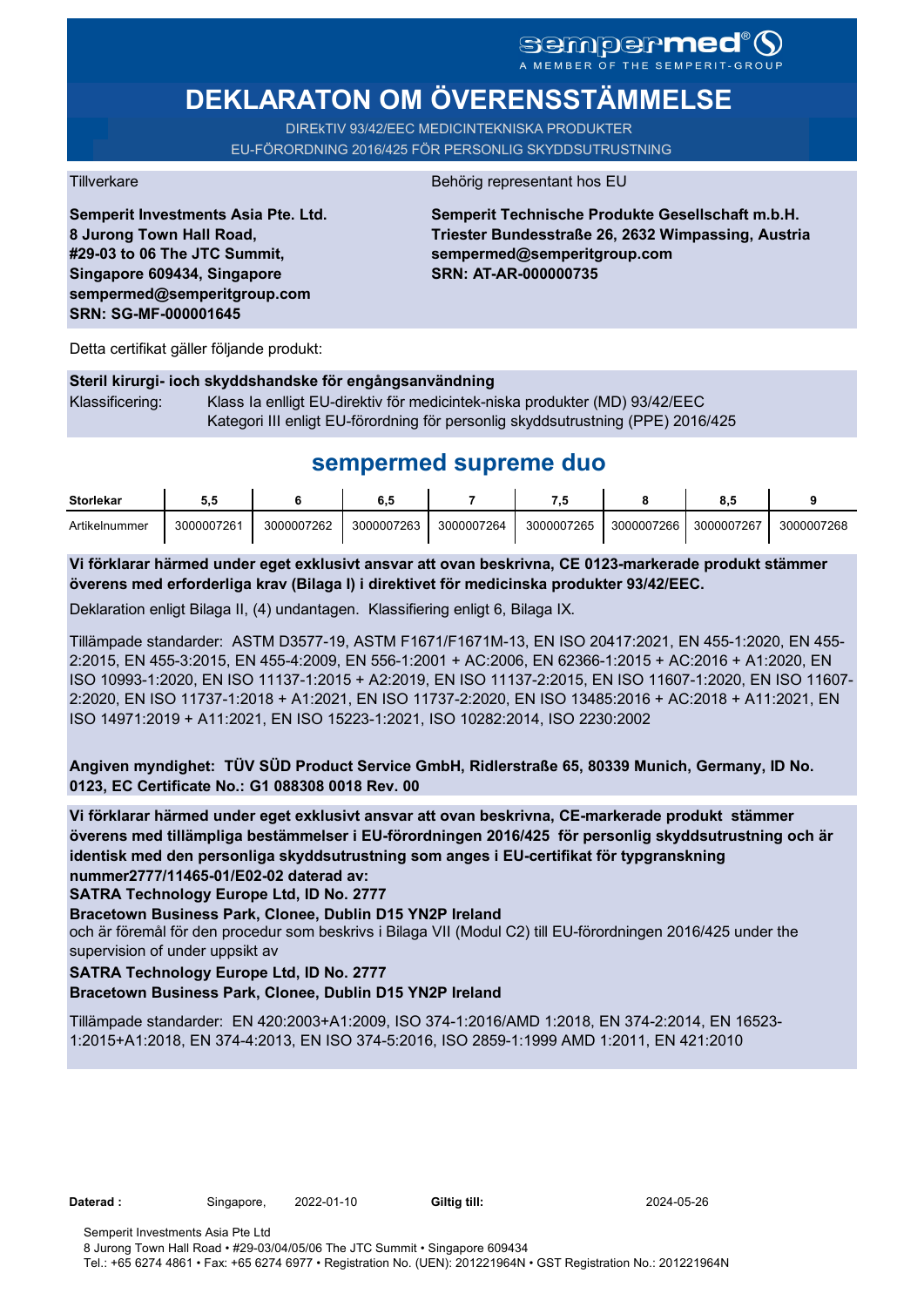# **KONFORMITETSERKLÆRING**

DIREKTIV 93/42/EØF OM MEDICINSK UDSTYR FORORDNING (EU) 2016/425 FOR PERSONLIGE VÆRNEMIDLER

### Producent EU-befuldmægtigede

**Semperit Investments Asia Pte. Ltd. 8 Jurong Town Hall Road, #29-03 to 06 The JTC Summit, Singapore 609434, Singapore sempermed@semperitgroup.com SRN: SG-MF-000001645**

**Semperit Technische Produkte Gesellschaft m.b.H. Triester Bundesstraße 26, 2632 Wimpassing, Austria sempermed@semperitgroup.com SRN: AT-AR-000000735**

Dette certifikat er gyldigt for følgende produkter:

### **Steril operations- og beskyttelseshandske til engangsbrug** Klassificering: Klasse IIa jævnfør 93/42/EØF-retningslinjerne for medicinsk udstyr Kategori III jævnfør PVM-forordningen (EU) 2016/425

## **sempermed supreme duo**

| <b>Størrelser</b> | IJ.i       |            | 0.J        |            |            |            |            |            |
|-------------------|------------|------------|------------|------------|------------|------------|------------|------------|
| Artikelnumre      | 3000007261 | 3000007262 | 3000007263 | 3000007264 | 3000007265 | 3000007266 | 3000007267 | 3000007268 |

**Vi bekræfter hermed under fuldt ansvar, at de ovenfor nævnte CE 0123-mærkede produkter stemmer overens med med de grundliggende krav (bilag I) i retningslinjerne for medicinsk udstyr 93/42/EØF.**

Forklaring baseret på bilag II exklusiv (4). Klassificering jævnfør regel 6, bilag IX.

Anvendte standarder: ASTM D3577-19, ASTM F1671/F1671M-13, EN ISO 20417:2021, EN 455-1:2020, EN 455- 2:2015, EN 455-3:2015, EN 455-4:2009, EN 556-1:2001 + AC:2006, EN 62366-1:2015 + AC:2016 + A1:2020, EN ISO 10993-1:2020, EN ISO 11137-1:2015 + A2:2019, EN ISO 11137-2:2015, EN ISO 11607-1:2020, EN ISO 11607-2:2020, EN ISO 11737-1:2018 + A1:2021, EN ISO 11737-2:2020, EN ISO 13485:2016 + AC:2018 + A11:2021, EN ISO 14971:2019 + A11:2021, EN ISO 15223-1:2021, ISO 10282:2014, ISO 2230:2002

**Det nævnte sted: TÜV SÜD Product Service GmbH, Ridlerstraße 65, 80339 Munich, Germany, ID No. 0123, EC Certificate No.: G1 088308 0018 Rev. 00** 

**Vi bekræfter hermed under fuldt ansvar, at de ovenfor nævnte CE-mærkede produkter stemmer overens med med de afgørende bestemmelser i forordningen (EU) 2016/425 for personlige værnemidler, og er genstand for EU-certificering af typeafprøvning nr.2777/11465-01/E02-02 udstedt gennem:**

### **SATRA Technology Europe Ltd, ID No. 2777**

**Bracetown Business Park, Clonee, Dublin D15 YN2P Ireland**

Produkterne er genstand for procedurer jævnfør VII (modul C2) i forordningen med opsyn af

#### **SATRA Technology Europe Ltd, ID No. 2777**

**Bracetown Business Park, Clonee, Dublin D15 YN2P Ireland**

Anvendte standarder: EN 420:2003+A1:2009, ISO 374-1:2016/AMD 1:2018, EN 374-2:2014, EN 16523- 1:2015+A1:2018, EN 374-4:2013, EN ISO 374-5:2016, ISO 2859-1:1999 AMD 1:2011, EN 421:2010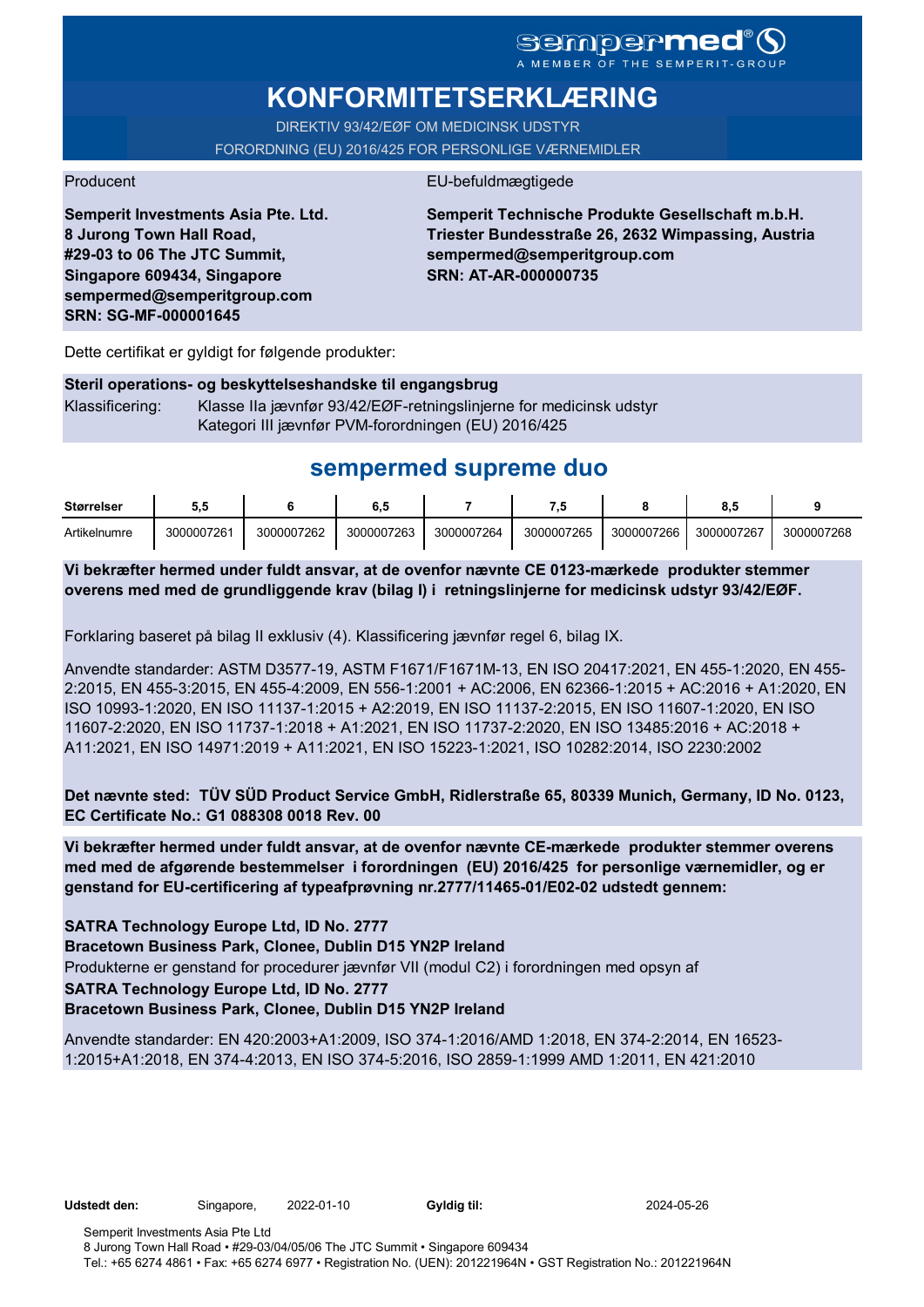### **Sempermed** MEMBER OF THE SEMPERIT-GROUP

# **KONFORMITETSERKLÆRING**

DIREKTIV FOR MEDISINSK UTSTYR 93/42/EØS FORORDNING (EU) NR. 2016/425 OM PERSONLIG VERNEUTSTYR

#### Produsent Autorisert representant i EU

**Semperit Investments Asia Pte. Ltd. 8 Jurong Town Hall Road, #29-03 to 06 The JTC Summit, Singapore 609434, Singapore sempermed@semperitgroup.com SRN: SG-MF-000001645**

**Semperit Technische Produkte Gesellschaft m.b.H. Triester Bundesstraße 26, 2632 Wimpassing, Austria sempermed@semperitgroup.com SRN: AT-AR-000000735**

Dette sertifikatet er gyldig for følgende produkter:

#### **Steril operasjons- og beskyttelseshanske for engangsbruk**

Klassifisering: Klasse IIa i henhold til Direktiv for medisinsk utstyr 93/42/EØS Kategori III i henhold til PVU-forordningen (EU) nr. 2016/425

## **sempermed supreme duo**

| <b>Størrelser</b> | J.v        |            | υ          |            |            |            | 0.i        |            |
|-------------------|------------|------------|------------|------------|------------|------------|------------|------------|
| Artikkelnumre     | 3000007261 | 3000007262 | 3000007263 | 3000007264 | 3000007265 | 3000007266 | 3000007267 | 3000007268 |

#### **Vi erklærer herved under eneansvar at det CE 0123-merkede produktet oppfyller de grunnleggende kravene (Vedlegg I) i Direktivet for medisinsk utstyr 93/42/EØS.**

Erklæring basert på Vedlegg II unntatt (4). Klassifisering i henhold til Regel nr. 6, Vedlegg IX.

Relevante standarder: ASTM D3577-19, ASTM F1671/F1671M-13, EN ISO 20417:2021, EN 455-1:2020, EN 455- 2:2015, EN 455-3:2015, EN 455-4:2009, EN 556-1:2001 + AC:2006, EN 62366-1:2015 + AC:2016 + A1:2020, EN ISO 10993-1:2020, EN ISO 11137-1:2015 + A2:2019, EN ISO 11137-2:2015, EN ISO 11607-1:2020, EN ISO 11607- 2:2020, EN ISO 11737-1:2018 + A1:2021, EN ISO 11737-2:2020, EN ISO 13485:2016 + AC:2018 + A11:2021, EN ISO 14971:2019 + A11:2021, EN ISO 15223-1:2021, ISO 10282:2014, ISO 2230:2002

**Teknisk kontrollorgan: TÜV SÜD Product Service GmbH, Ridlerstraße 65, 80339 Munich, Germany, ID No. 0123, EC Certificate No.: G1 088308 0018 Rev. 00** 

**Vi erklærer herved under eneansvar at det CE-merkede produktet som er nevnt ovenfor oppfyller de relevante bestemmelsene i Forordning (EU) nr. 2016/425 om personlig verneutstyr og er gjenstand for EUtypeprøvesertifikat nr. 2777/11465-01/E02-02 utstedt av:**

**SATRA Technology Europe Ltd, ID No. 2777**

**Bracetown Business Park, Clonee, Dublin D15 YN2P Ireland**

Produktet er gjenstand for prosedyren som er beskrevet i Vedlegg VII (Modul C2) i Forordning nr. 2016/425 under tilsyn av

#### **SATRA Technology Europe Ltd, ID No. 2777**

**Bracetown Business Park, Clonee, Dublin D15 YN2P Ireland**

Relevante standarder: EN 420:2003+A1:2009, ISO 374-1:2016/AMD 1:2018, EN 374-2:2014, EN 16523- 1:2015+A1:2018, EN 374-4:2013, EN ISO 374-5:2016, ISO 2859-1:1999 AMD 1:2011, EN 421:2010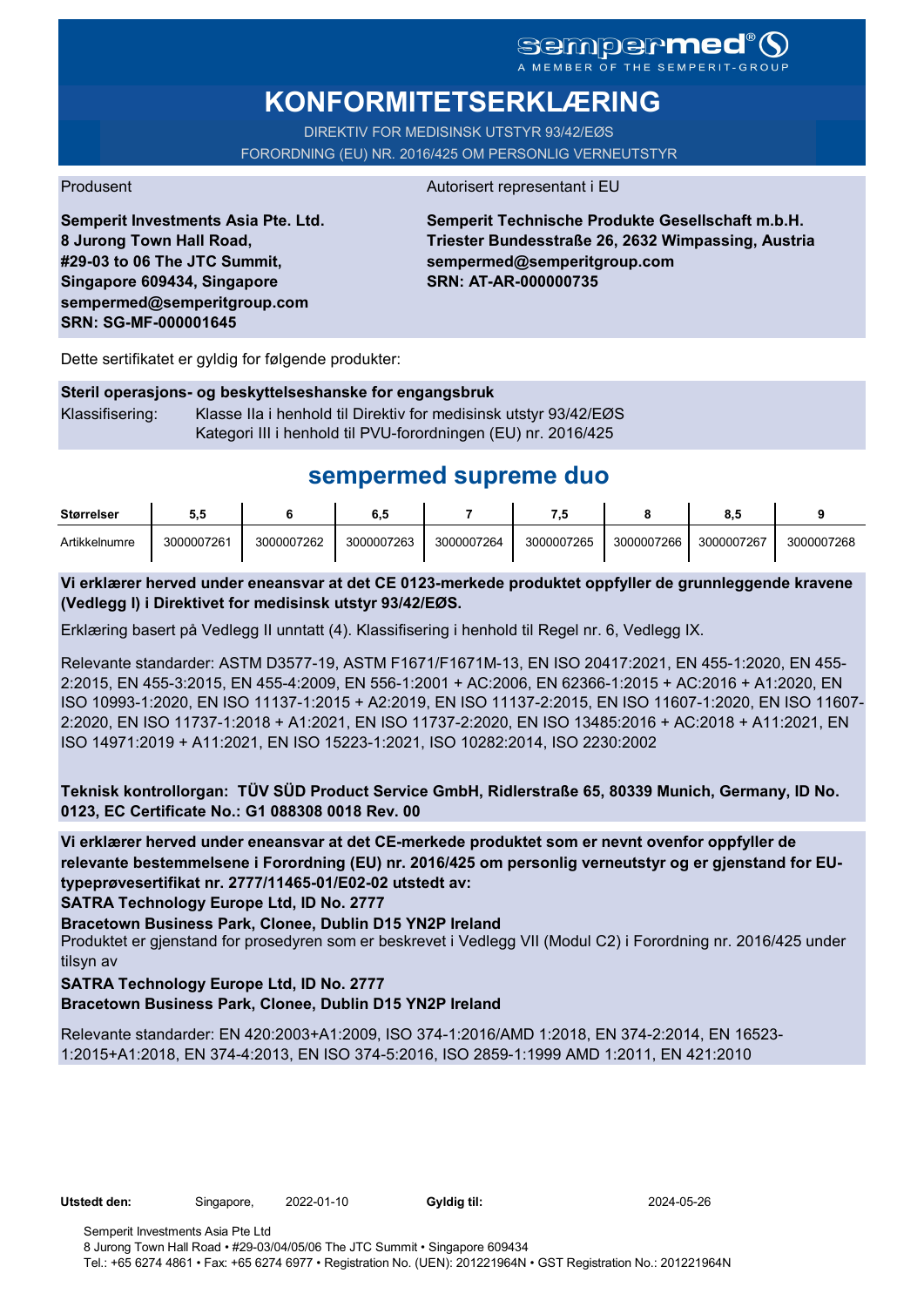# SCMDOCPMCO

# **VAATIMUSTENMUKAISUUSVAKUUTUS**

LÄÄKINNÄLLISIÄ LAITTEITA KOSKEVA DIREKTIIVI 93/42/ETY HENKILÖNSUOJAIMISTA ANNETTU ASETUS (EU) 2016/425

**Semperit Investments Asia Pte. Ltd. 8 Jurong Town Hall Road, #29-03 to 06 The JTC Summit, Singapore 609434, Singapore sempermed@semperitgroup.com SRN: SG-MF-000001645**

#### Valmistaja EU:n valtuutettu edustaja

**Semperit Technische Produkte Gesellschaft m.b.H. Triester Bundesstraße 26, 2632 Wimpassing, Austria sempermed@semperitgroup.com SRN: AT-AR-000000735**

Tämä sertifikaatti koskee seuraavia tuotteita:

#### **Kertakäyttöinen steriili leikkaus- ja suojakäsine**

Luokitus: Luokka IIa lääkinnällisiä laitteita koskevan direktiivin 93/42/ETY mukaisesti Luokka III henkilönsuojaimista annetun asetuksen (EU) 2016/425 mukaisesti

## **sempermed supreme duo**

| Koot         | u.         |            | ο          |            | - 7        |            | u.,        |            |
|--------------|------------|------------|------------|------------|------------|------------|------------|------------|
| ⊺uotenumerot | 3000007261 | 3000007262 | 3000007263 | 3000007264 | 3000007265 | 3000007266 | 3000007267 | 3000007268 |

**Täten vahvistamme yksinomaisella vastuullamme, että CE 0123-merkityt tuotteet vastaavat lääkinnällisiä laitteita koskevan direktiivin 93/42/ETY mukaisia perustavanlaatuisia vaatimuksia (liite I).**

Selvitys perustuu liitteeseen II, lukuun ottamatta (4). Luokittelu liitteen IX, säännön 6 mukaan

Sovelletut standardit: ASTM D3577-19, ASTM F1671/F1671M-13, EN ISO 20417:2021, EN 455-1:2020, EN 455- 2:2015, EN 455-3:2015, EN 455-4:2009, EN 556-1:2001 + AC:2006, EN 62366-1:2015 + AC:2016 + A1:2020, EN ISO 10993-1:2020, EN ISO 11137-1:2015 + A2:2019, EN ISO 11137-2:2015, EN ISO 11607-1:2020, EN ISO 11607- 2:2020, EN ISO 11737-1:2018 + A1:2021, EN ISO 11737-2:2020, EN ISO 13485:2016 + AC:2018 + A11:2021, EN ISO 14971:2019 + A11:2021, EN ISO 15223-1:2021, ISO 10282:2014, ISO 2230:2002

### **Ilmoitettu laitos: TÜV SÜD Product Service GmbH, Ridlerstraße 65, 80339 Munich, Germany, ID No. 0123, EC Certificate No.: G1 088308 0018 Rev. 00**

**Täten vahvistamme yksinomaisella vastuullamme, että yllä mainitut CE-merkityt tuotteet vastaavat henkilönsuojaimista annetun asetuksen (EU) 2016/425 mukaisia perustavanlaatuisia vaatimuksia ja niihin sovelletaan EU:n tyyppitarkastustodistusta nro 2777/11465-01/E02-02 laadittu :**

**SATRA Technology Europe Ltd, ID No. 2777**

**Bracetown Business Park, Clonee, Dublin D15 YN2P Ireland**

Tuotteet ovat asetuksen liitteen VII (moduuli C2) mukaisen menettelyn kohteena, valvonnan suorittaa

**SATRA Technology Europe Ltd, ID No. 2777**

#### **Bracetown Business Park, Clonee, Dublin D15 YN2P Ireland**

Sovelletut standardit: EN 420:2003+A1:2009, ISO 374-1:2016/AMD 1:2018, EN 374-2:2014, EN 16523- 1:2015+A1:2018, EN 374-4:2013, EN ISO 374-5:2016, ISO 2859-1:1999 AMD 1:2011, EN 421:2010

**Laadittu :** Singapore, 2022-01-10 **Voimassa (asti):** 2024-05-26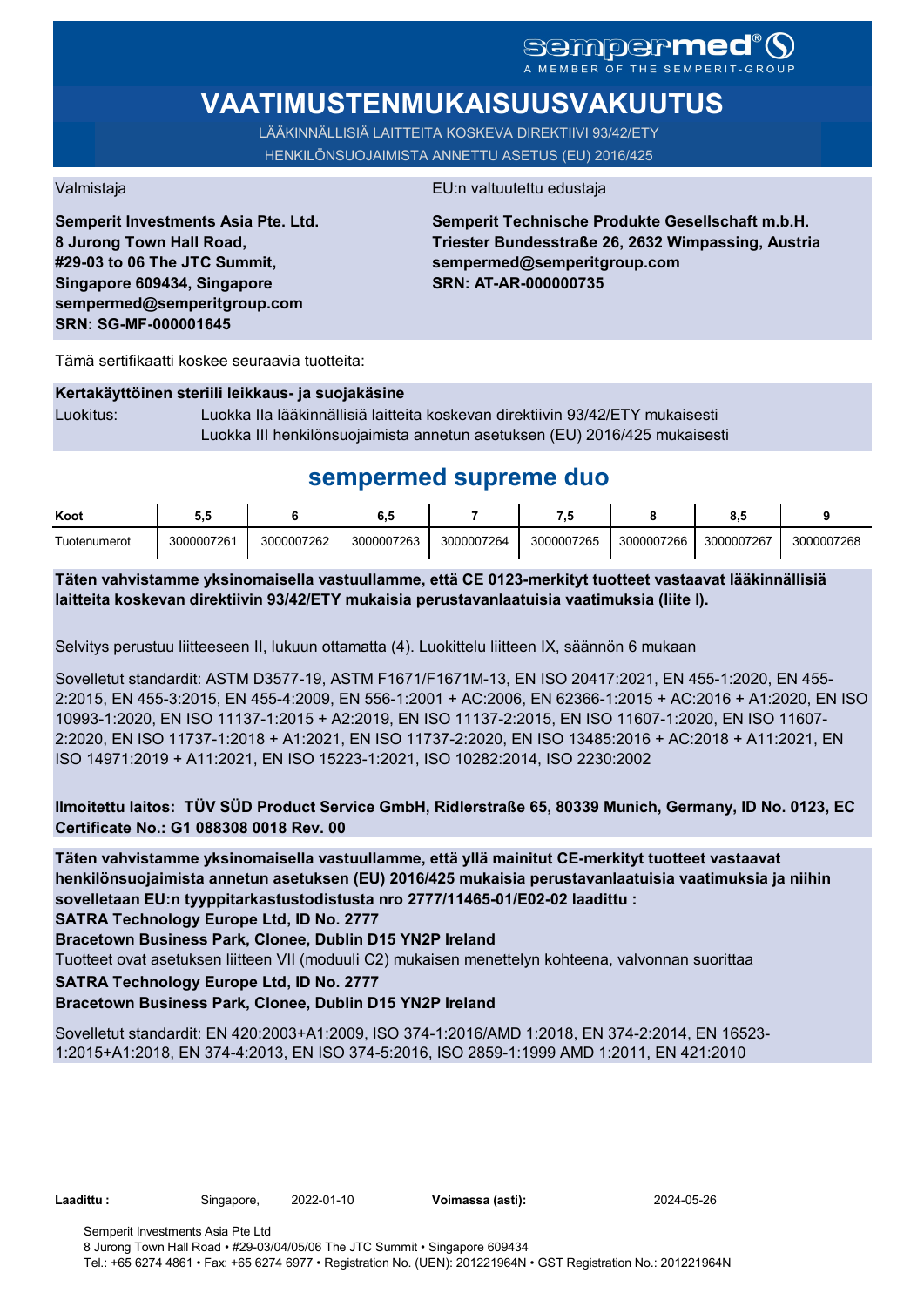## Sempermed A MEMBER OF THE SEMPERIT-GROUP

# **ATITIKTIES DEKLARACIJA**

DIREKTYVA DĖL MEDICINOS PRIETAISŲ 93/42/EEB REGLAMENTAS (ES) 2016/425 DĖL ASMENINIŲ APSAUGOS PRIEMONIŲ

Gamintojas **ES** įgaliotas asmuo

**Semperit Investments Asia Pte. Ltd. 8 Jurong Town Hall Road, #29-03 to 06 The JTC Summit, Singapore 609434, Singapore sempermed@semperitgroup.com SRN: SG-MF-000001645**

**Semperit Technische Produkte Gesellschaft m.b.H. Triester Bundesstraße 26, 2632 Wimpassing, Austria sempermed@semperitgroup.com SRN: AT-AR-000000735**

Šis sertifikatas galioja toliau nurodytiems produktams:

|                  | Sterilios vienkartinio naudojimo operacinės ir apsauginės pirštinės            |
|------------------|--------------------------------------------------------------------------------|
| Klasifikaciia: l | Ila klasė pagal direktyvą dėl medicinos prietaisų 93/42/EEB                    |
|                  | III kategorija pagal reglamentą (ES) 2016/425 dėl asmeninių apsaugos priemonių |

# **sempermed supreme duo**

| Dvdžiai            | 5.5        |            | 6.5        |            | 7.5        |            | 0<br>o.a   |            |
|--------------------|------------|------------|------------|------------|------------|------------|------------|------------|
| Prekiy<br>numeriai | 3000007261 | 3000007262 | 3000007263 | 3000007264 | 3000007265 | 3000007266 | 3000007267 | 3000007268 |

**Prisiimdami visą atsakomybę šiuo dokumentu patvirtiname, kad CE 0123 paženklinti produktai atitinka svarbiausius direktyvos dėl medicinos prietaisų 93/42/EEB reikalavimus (I priedas).**

Paaiškinimas remiasi tik II priedu (4). Klasifikacija pagal IX priedo 6 taisyklę.

Taikomi standartai: ASTM D3577-19, ASTM F1671/F1671M-13, EN ISO 20417:2021, EN 455-1:2020, EN 455- 2:2015, EN 455-3:2015, EN 455-4:2009, EN 556-1:2001 + AC:2006, EN 62366-1:2015 + AC:2016 + A1:2020, EN ISO 10993-1:2020, EN ISO 11137-1:2015 + A2:2019, EN ISO 11137-2:2015, EN ISO 11607-1:2020, EN ISO 11607-2:2020, EN ISO 11737-1:2018 + A1:2021, EN ISO 11737-2:2020, EN ISO 13485:2016 + AC:2018 + A11:2021, EN ISO 14971:2019 + A11:2021, EN ISO 15223-1:2021, ISO 10282:2014, ISO 2230:2002

**Notifikuotoji įstaiga: TÜV SÜD Product Service GmbH, Ridlerstraße 65, 80339 Munich, Germany, ID No. 0123, EC Certificate No.: G1 088308 0018 Rev. 00** 

**Prisiimdami visą atsakomybę, šiuo dokumentu patvirtiname, kad anksčiau paminėti CE paženklinti produktai atitinka svarbiausius direktyvos dėl asmeninių apsaugos priemonių (ES) 2016/425 reikalavimus ir yra ES tipo tyrimo sertifikato Nr. objektas. 2777/11465-01/E02-02 išduota :**

**SATRA Technology Europe Ltd, ID No. 2777**

**Bracetown Business Park, Clonee, Dublin D15 YN2P Ireland**

Produktai yra metodo objektas pagal direktyvos VII priedą (modulis C2) prižiūrint

**SATRA Technology Europe Ltd, ID No. 2777**

### **Bracetown Business Park, Clonee, Dublin D15 YN2P Ireland**

Taikomi standartai: EN 420:2003+A1:2009, ISO 374-1:2016/AMD 1:2018, EN 374-2:2014, EN 16523- 1:2015+A1:2018, EN 374-4:2013, EN ISO 374-5:2016, ISO 2859-1:1999 AMD 1:2011, EN 421:2010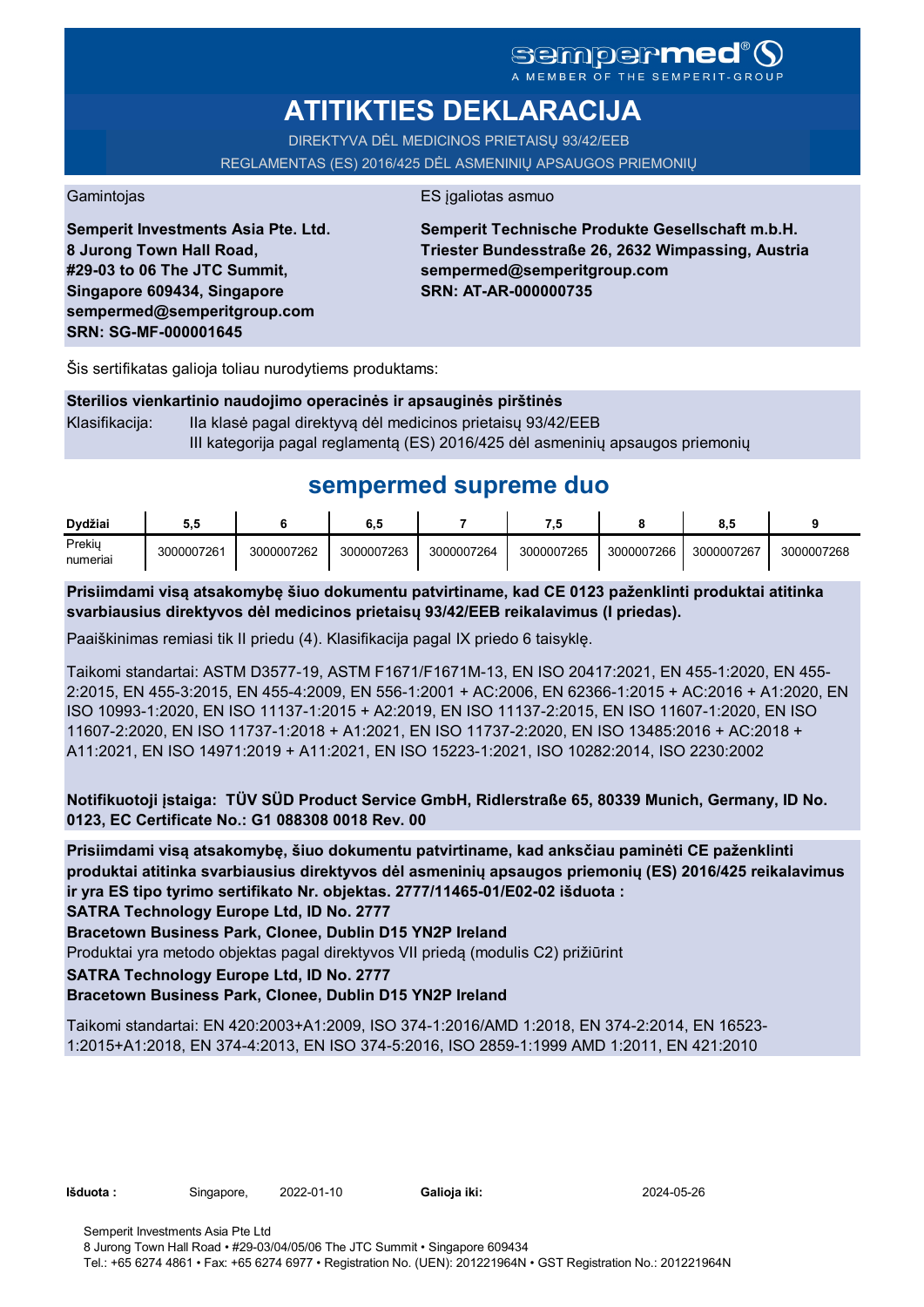## sempermed A MEMBER OF THE SEMPERIT-GROUP

# **ATBILSTĪBAS DEKLARĀCIJA**

MEDICĪNAS IERĪČU DIREKTĪVA 93/42/EEK

REGULA (ES) 2016/425 PAR INDIVIDUĀLAJIEM AIZSARDZĪBAS LĪDZEKĻIEM

Likumīgais ražotājs **Pilnvarotais pārstāvis ES** 

**Semperit Investments Asia Pte. Ltd. 8 Jurong Town Hall Road, #29-03 to 06 The JTC Summit, Singapore 609434, Singapore sempermed@semperitgroup.com SRN: SG-MF-000001645**

**Semperit Technische Produkte Gesellschaft m.b.H. Triester Bundesstraße 26, 2632 Wimpassing, Austria sempermed@semperitgroup.com SRN: AT-AR-000000735**

Šis sertifikāts ir derīgs šādam produktam:

#### **Sterili ķirurģiskie aizsargcimdi vienreizējai lietošanai**

Klasifikācija: IIa klase saskaņā ar medicīnas ierīču direktīvu 93/42/EEK III kategorija saskaņā ar IAL Regulu (ES) 2016/425

## **sempermed supreme duo**

| Izmēri   | ວ.ວ        |            | o          |            | ٠Ñ         |            | $\bullet$<br>о.: |            |
|----------|------------|------------|------------|------------|------------|------------|------------------|------------|
| Artikula | 3000007261 | 3000007262 | 3000007263 | 3000007264 | 3000007265 | 3000007266 | 3000007267       | 3000007268 |
| numurs   |            |            |            |            |            |            |                  |            |

**Ar šo mēs apliecinām, ka iepriekš aprakstītais produkts ar CE 0123 marķējumu atbilst medicīnas ierīču 93/42/EEK direktīvas pamatprasībām (I pielikums).**

Deklarācija, pamatojoties uz II pielikumu, izņemot (4). Klasifikācija saskaņā ar IX pielikuma 6. noteikumu.

Piemērotie standarti: ASTM D3577-19, ASTM F1671/F1671M-13, EN ISO 20417:2021, EN 455-1:2020, EN 455- 2:2015, EN 455-3:2015, EN 455-4:2009, EN 556-1:2001 + AC:2006, EN 62366-1:2015 + AC:2016 + A1:2020, EN ISO 10993-1:2020, EN ISO 11137-1:2015 + A2:2019, EN ISO 11137-2:2015, EN ISO 11607-1:2020, EN ISO 11607-2:2020, EN ISO 11737-1:2018 + A1:2021, EN ISO 11737-2:2020, EN ISO 13485:2016 + AC:2018 + A11:2021, EN ISO 14971:2019 + A11:2021, EN ISO 15223-1:2021, ISO 10282:2014, ISO 2230:2002

**Pilnvarotā iestāde: TÜV SÜD Product Service GmbH, Ridlerstraße 65, 80339 Munich, Germany, ID No. 0123, EC Certificate No.: G1 088308 0018 Rev. 00** 

**Ar šo mēs apliecinām, ka iepriekš aprakstītais produkts ar CE marķējumu atbilst Regulas (ES) 2016/425 par individuālajiem aizsardzības līdzekļiem piemērojamajiem noteikumiem un ir identisks individuālajiem aizsardzības līdzekļiem, uz kuriem attiecas ES tipa pārbaudes sertifikāts Nr. 2777/11465-01/E02-02 izdots :**

**SATRA Technology Europe Ltd, ID No. 2777**

**Bracetown Business Park, Clonee, Dublin D15 YN2P Ireland**

un uz to attiecas Regulas (ES) 2016/425 VII pielikumā (C2 modulis) noteiktā procedūra

#### **SATRA Technology Europe Ltd, ID No. 2777**

#### **Bracetown Business Park, Clonee, Dublin D15 YN2P Ireland**

Piemērotie standarti: EN 420:2003+A1:2009, ISO 374-1:2016/AMD 1:2018, EN 374-2:2014, EN 16523- 1:2015+A1:2018, EN 374-4:2013, EN ISO 374-5:2016, ISO 2859-1:1999 AMD 1:2011, EN 421:2010

**Izdots :** Singapore, 2022-01-10 **Derīgs līdz:** 2024-05-26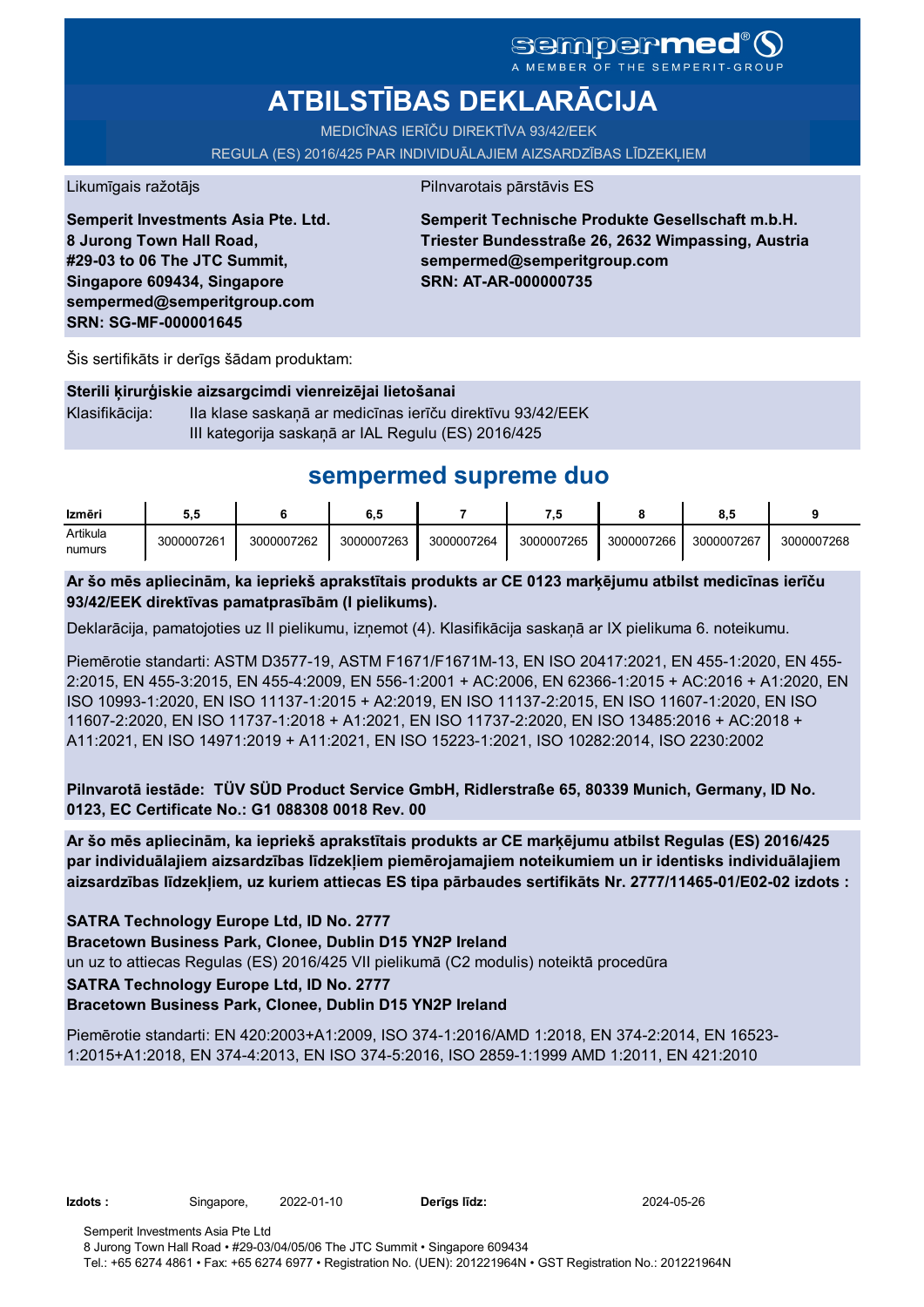### Sempermed A MEMBER OF THE SEMPERIT-GROUP

# **VASTAVUSDEKLARATSIOON**

MEDITSIINITOODETE DIREKTIIV 93/42/EMÜ ISIKUKAITSEVAHENDITE MÄÄRUS (EL) 2016/425

Tootja Volitatud esindaja EL-is

**Semperit Investments Asia Pte. Ltd. 8 Jurong Town Hall Road, #29-03 to 06 The JTC Summit, Singapore 609434, Singapore sempermed@semperitgroup.com SRN: SG-MF-000001645**

**Semperit Technische Produkte Gesellschaft m.b.H. Triester Bundesstraße 26, 2632 Wimpassing, Austria sempermed@semperitgroup.com SRN: AT-AR-000000735**

See sertifikaat kehtib järgmistele toodetele:

#### **Steriilne operatsiooni- ja kaitsekinnas ühekordseks kasutuseks**

Klassifikatsioon: IIa klass kooskõlas meditsiinitoodete direktiiviga 93/42/EMÜ III kategooria kooskõlas isikukaitsevahendite määrusega (EL) 2016/425

# **sempermed supreme duo**

| Suurused            | 5.5        |            | 6,5        |            |            |            |            |            |
|---------------------|------------|------------|------------|------------|------------|------------|------------|------------|
| <b>Tootenumbrid</b> | 3000007261 | 3000007262 | 3000007263 | 3000007264 | 3000007265 | 3000007266 | 3000007267 | 3000007268 |

### **Kinnitame oma ainuvastutusel, et CE 0123-märgisega tooted on kooskõlas meditsiinitoodete direktiivi 93/42/EMÜ peamiste nõuetega (I lisa).**

Deklaratsioon põhineb II lisal, välja arvatud punkt 4. Klassifikatsioon kooskõlas IX lisa 6. reegliga.

Kohaldatud normid: ASTM D3577-19, ASTM F1671/F1671M-13, EN ISO 20417:2021, EN 455-1:2020, EN 455- 2:2015, EN 455-3:2015, EN 455-4:2009, EN 556-1:2001 + AC:2006, EN 62366-1:2015 + AC:2016 + A1:2020, EN ISO 10993-1:2020, EN ISO 11137-1:2015 + A2:2019, EN ISO 11137-2:2015, EN ISO 11607-1:2020, EN ISO 11607- 2:2020, EN ISO 11737-1:2018 + A1:2021, EN ISO 11737-2:2020, EN ISO 13485:2016 + AC:2018 + A11:2021, EN ISO 14971:2019 + A11:2021, EN ISO 15223-1:2021, ISO 10282:2014, ISO 2230:2002

**Teavitatud asutus: TÜV SÜD Product Service GmbH, Ridlerstraße 65, 80339 Munich, Germany, ID No. 0123, EC Certificate No.: G1 088308 0018 Rev. 00** 

**Kinnitame oma ainuvastutusel, et eespool nimetatud CE-märgistusega tooted on kooskõlas isikukaitsevahendite määruse (EL) 2016/425 põhisätetega ning on identsed isikukaitsevahenditega, mille kohta on välja antud EÜ tüübihindamistõend nr2777/11465-01/E02-02 välja :**

**SATRA Technology Europe Ltd, ID No. 2777**

**Bracetown Business Park, Clonee, Dublin D15 YN2P Ireland**

Toodetele kohaldub määruse VII lisa (moodul C2) menetlus, mille üle teostab järelevalvet

**SATRA Technology Europe Ltd, ID No. 2777**

### **Bracetown Business Park, Clonee, Dublin D15 YN2P Ireland**

Kohaldatud normid: EN 420:2003+A1:2009, ISO 374-1:2016/AMD 1:2018, EN 374-2:2014, EN 16523- 1:2015+A1:2018, EN 374-4:2013, EN ISO 374-5:2016, ISO 2859-1:1999 AMD 1:2011, EN 421:2010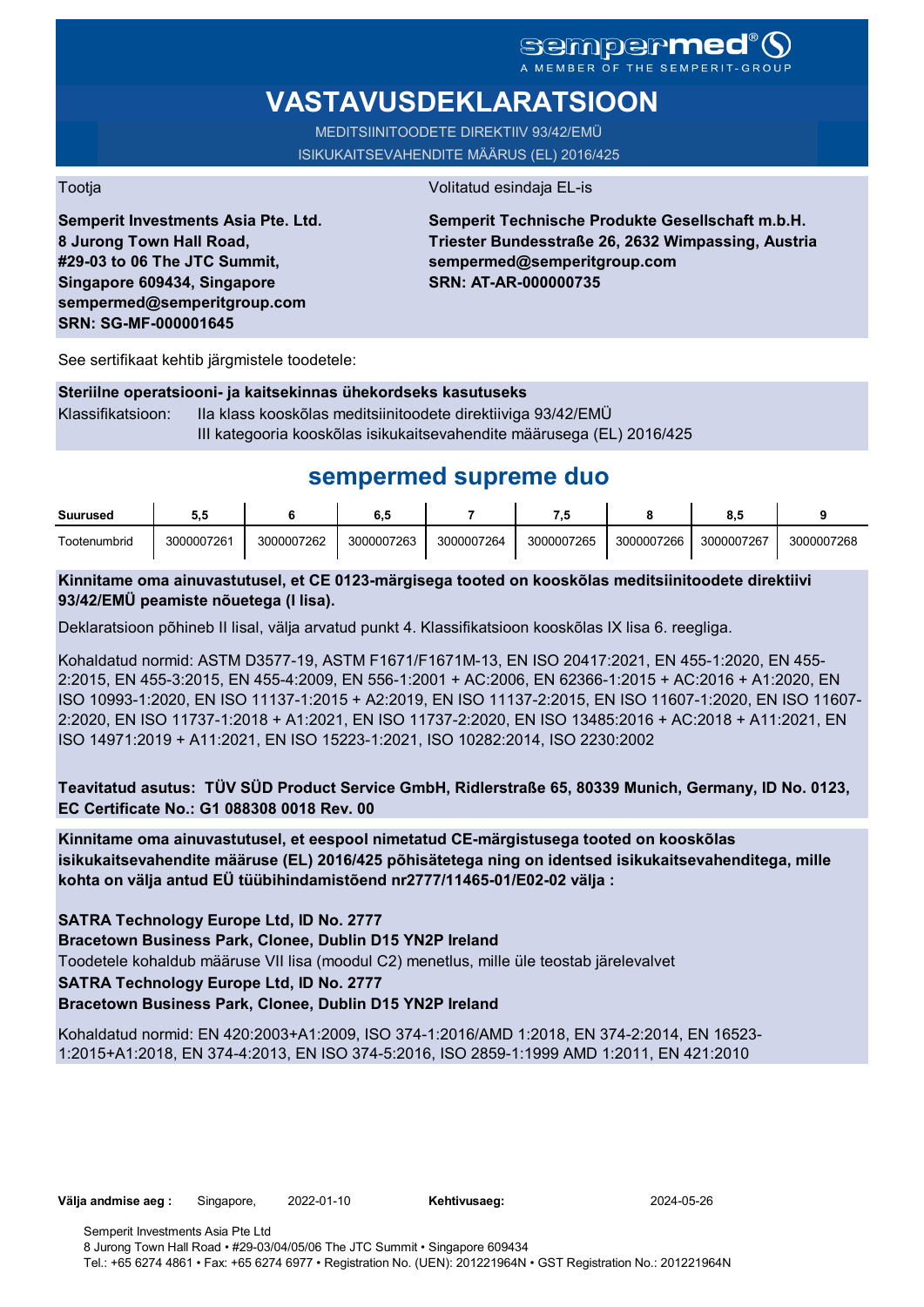### **Sempermed** A MEMBER OF THE SEMPERIT-GROUP

# **PROHLÁŠENÍ O SHODĚ**

SMĚRNICE O ZDRAVOTNICKÝCH PROSTŘEDCÍCH 93/42/EHS NAŘÍZENÍ (EU) 2016/425 PRO OSOBNÍ OCHRANNÉ PROSTŘEDKY

#### Výrobce EU zplnomocněný zástupce

**Semperit Investments Asia Pte. Ltd. 8 Jurong Town Hall Road, #29-03 to 06 The JTC Summit, Singapore 609434, Singapore sempermed@semperitgroup.com SRN: SG-MF-000001645**

**Semperit Technische Produkte Gesellschaft m.b.H. Triester Bundesstraße 26, 2632 Wimpassing, Austria sempermed@semperitgroup.com SRN: AT-AR-000000735**

Tento certifikát je platný pro následující produkty:

#### **Sterilní operační a ochranné rukavice pro jednorázové použití**

Klasifikace Třída IIa podle směrnice o zdravotnických prostředcích 93/42/EEC Kategorie III podle nařízení o OOP (EU) 2016/425

# **sempermed supreme duo**

| Velikosti         | 5.5        |            | υ          |            | 7.L        |            | 8.5        |            |
|-------------------|------------|------------|------------|------------|------------|------------|------------|------------|
| Číslo<br>produktu | 3000007261 | 3000007262 | 3000007263 | 3000007264 | 3000007265 | 3000007266 | 3000007267 | 3000007268 |

**Tímto potvrzujeme s výlučnou odpovědností, že produkty označené CE 0123 souhlasí se základními požadavky (příloha I) směrnice o zdravotnických prostředcích 93/42/EHS.**

Vysvětlení se zakládají na příloze II včetně (4). klasifikace podle pravidla 6, příloha IX.

Použité normy: ASTM D3577-19, ASTM F1671/F1671M-13, EN ISO 20417:2021, EN 455-1:2020, EN 455-2:2015, EN 455-3:2015, EN 455-4:2009, EN 556-1:2001 + AC:2006, EN 62366-1:2015 + AC:2016 + A1:2020, EN ISO 10993-1:2020, EN ISO 11137-1:2015 + A2:2019, EN ISO 11137-2:2015, EN ISO 11607-1:2020, EN ISO 11607- 2:2020, EN ISO 11737-1:2018 + A1:2021, EN ISO 11737-2:2020, EN ISO 13485:2016 + AC:2018 + A11:2021, EN ISO 14971:2019 + A11:2021, EN ISO 15223-1:2021, ISO 10282:2014, ISO 2230:2002

**Uvedená místa: TÜV SÜD Product Service GmbH, Ridlerstraße 65, 80339 Munich, Germany, ID No. 0123, EC Certificate No.: G1 088308 0018 Rev. 00** 

**Tímto potvrzujeme s výlučnou odpovědností, že výše uvedené produkty označené jako CE souhlasí s příslušnými ustanoveními nařízení (EU) 2016/425 pro Osobní ochranné prostředky a jsou předmětem přezkoušení EU č.2777/11465-01/E02-02 vystaveno :**

**SATRA Technology Europe Ltd, ID No. 2777**

**Bracetown Business Park, Clonee, Dublin D15 YN2P Ireland**

Produkty jsou předmětem procesu podle dodatku VII (moduly, C2) nařízení pod dohledem

**SATRA Technology Europe Ltd, ID No. 2777**

**Bracetown Business Park, Clonee, Dublin D15 YN2P Ireland**

Použité normy: EN 420:2003+A1:2009, ISO 374-1:2016/AMD 1:2018, EN 374-2:2014, EN 16523- 1:2015+A1:2018, EN 374-4:2013, EN ISO 374-5:2016, ISO 2859-1:1999 AMD 1:2011, EN 421:2010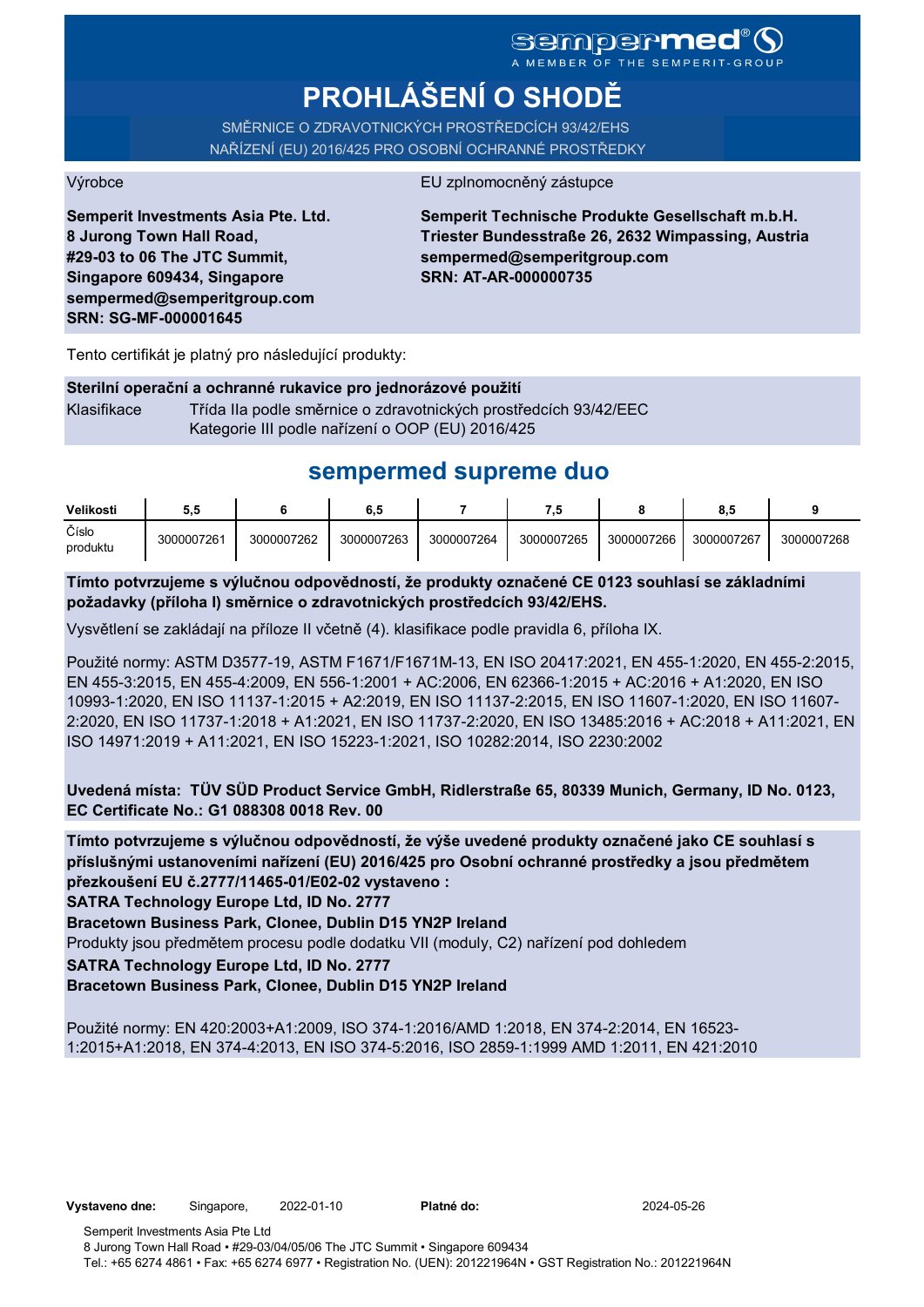# sempermed<sup>®</sup> Q

A MEMBER OF THE SEMPERIT-GROUP

# **VYHLÁSENIE O ZHODE**

SMERNICA 93/42/EHS EURÓPSKEHO PARLAMENTU A RADY o zdravotníckych pomôckach

NARIADENIE EURÓPSKEHO PARLAMENTU A RADY (EÚ) 2016/425 O OSOBNÝCH OCHRANNÝCH **PROSTRIEDKOCH** 

Výrobca Splnomocnenec pre EÚ

**Semperit Investments Asia Pte. Ltd. 8 Jurong Town Hall Road, #29-03 to 06 The JTC Summit, Singapore 609434, Singapore sempermed@semperitgroup.com SRN: SG-MF-000001645**

**Semperit Technische Produkte Gesellschaft m.b.H. Triester Bundesstraße 26, 2632 Wimpassing, Austria sempermed@semperitgroup.com SRN: AT-AR-000000735**

Tento certifikát je platný pre nasledujúce body:

#### **Sterilné operačné a ochranné rukavice na jedno použitie**

Klasifikácia: Trieda IIa podľa smernice 93/42/EHS o zdravotníckych pomôckach Kategória III podľa Nariadenia o osobných ochranných pomôckach (EU) 2016/425

## **sempermed supreme duo**

| Veľkosti      | ວ.ວ        |            | 6.5        |            | - 7        |            | o.t        |            |
|---------------|------------|------------|------------|------------|------------|------------|------------|------------|
| Výrobné čísla | 3000007261 | 3000007262 | 3000007263 | 3000007264 | 3000007265 | 3000007266 | 3000007267 | 3000007268 |

**Týmto vo svojej výhradnej zodpovednosti potvrdzujeme, že výrobky označené symbolom CE 0123 sú v súlade so základnými požiadavkami (Príloha I) Nariadenia 93/42/EHS o zdravotníckych pomôckach.**

Vysvetlenie sa zakladá na prílohe II okrem (4). Klasifikácia podľa Pravidla 6, prílohy IX.

Súvisiace normy: ASTM D3577-19, ASTM F1671/F1671M-13, EN ISO 20417:2021, EN 455-1:2020, EN 455- 2:2015, EN 455-3:2015, EN 455-4:2009, EN 556-1:2001 + AC:2006, EN 62366-1:2015 + AC:2016 + A1:2020, EN ISO 10993-1:2020, EN ISO 11137-1:2015 + A2:2019, EN ISO 11137-2:2015, EN ISO 11607-1:2020, EN ISO 11607-2:2020, EN ISO 11737-1:2018 + A1:2021, EN ISO 11737-2:2020, EN ISO 13485:2016 + AC:2018 + A11:2021, EN ISO 14971:2019 + A11:2021, EN ISO 15223-1:2021, ISO 10282:2014, ISO 2230:2002

**Menovaná pozícia: TÜV SÜD Product Service GmbH, Ridlerstraße 65, 80339 Munich, Germany, ID No. 0123, EC Certificate No.: G1 088308 0018 Rev. 00** 

**Týmto vo svojej výhradnej zodpovednosti potvrdzujeme, že výrobky označené symbolom CE sú v súlade so smerodajnými ustanoveniami Nariadenia (EÚ) 2016/425 o osobných ochranných prostriedkoch a sú predmetom EU - Osvedčenia o typovej skúške č. 2777/11465-01/E02-02 vyhotovené :**

**SATRA Technology Europe Ltd, ID No. 2777**

**Bracetown Business Park, Clonee, Dublin D15 YN2P Ireland**

Výrobky sú predmetom konania podľa dodatku VII (moduly C2) Nariadenia pod dohľadom

**SATRA Technology Europe Ltd, ID No. 2777**

#### **Bracetown Business Park, Clonee, Dublin D15 YN2P Ireland**

Súvisiace normy: EN 420:2003+A1:2009, ISO 374-1:2016/AMD 1:2018, EN 374-2:2014, EN 16523- 1:2015+A1:2018, EN 374-4:2013, EN ISO 374-5:2016, ISO 2859-1:1999 AMD 1:2011, EN 421:2010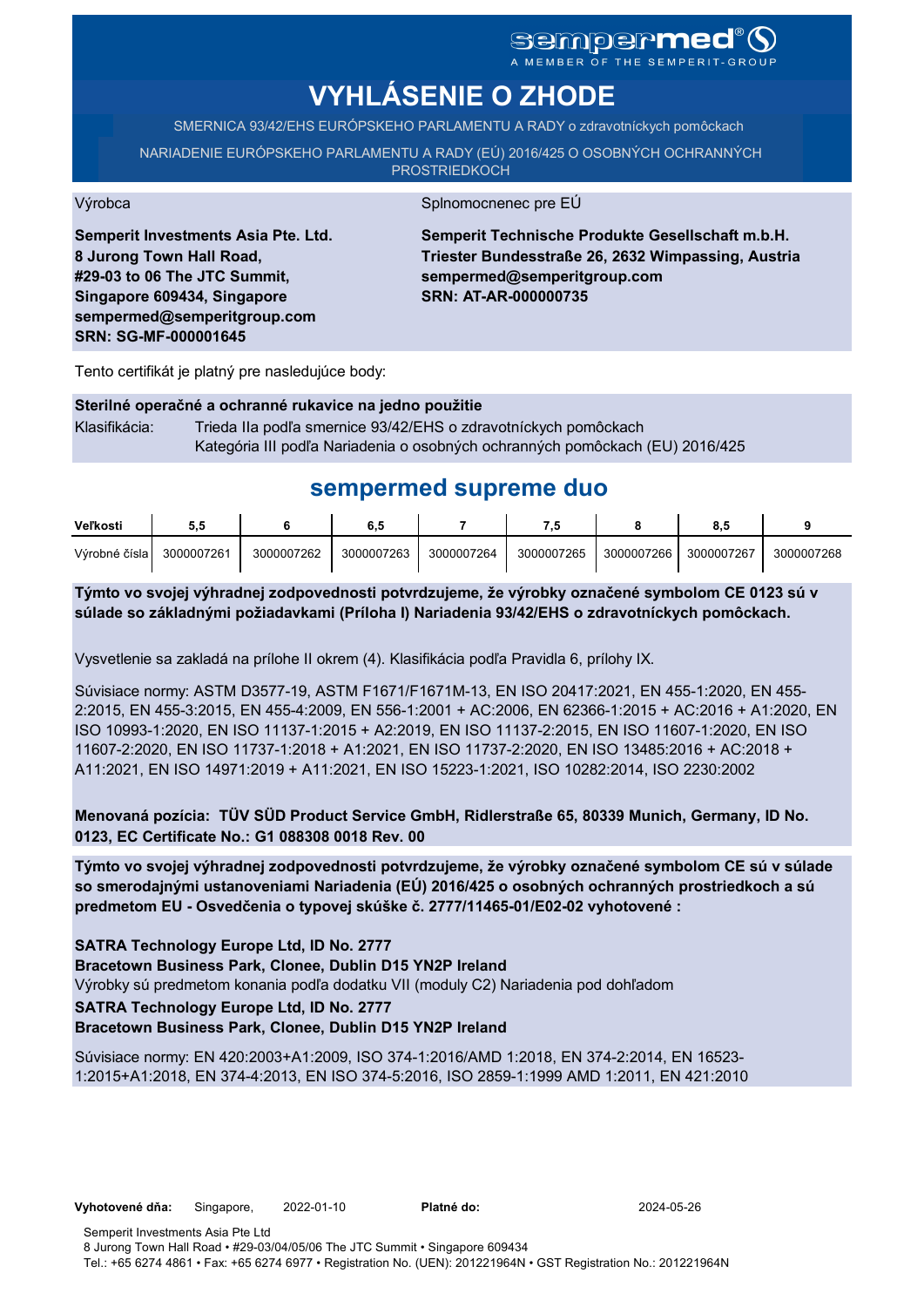# **MEGFELELŐSÉGI NYILATKOZAT**

ORVOSTECHNIKAI ESZKÖZÖKRŐL SZÓLÓ 93/42/EGK IRÁNYELV EGYÉNI VÉDŐESZKÖZÖKRŐL SZÓLÓ 2016/425/EU RENDELET

#### Gyártó EU-meghatalmazott

**Semperit Investments Asia Pte. Ltd. 8 Jurong Town Hall Road, #29-03 to 06 The JTC Summit, Singapore 609434, Singapore sempermed@semperitgroup.com SRN: SG-MF-000001645**

**Semperit Technische Produkte Gesellschaft m.b.H. Triester Bundesstraße 26, 2632 Wimpassing, Austria sempermed@semperitgroup.com SRN: AT-AR-000000735**

Ez a tanúsítvány a következő termékekre érvényes:

#### **Egyszer használatos, steril műtős- és védőkesztyű**

Osztályozás: IIa. osztály az orvostechnikai eszközökről szóló 93/42/EGK irányelv szerint III. kategória az egyéni védőeszközökről szóló 2016/425/EU rendelet szerint

## **sempermed supreme duo**

| Méretek    | J.J        |            | υ          |            | - 7        |            |            |            |
|------------|------------|------------|------------|------------|------------|------------|------------|------------|
| Cikkszámok | 3000007261 | 3000007262 | 3000007263 | 3000007264 | 3000007265 | 3000007266 | 3000007267 | 3000007268 |

**Ezennel kizárólagos felelősségünk mellett kijelentjük, hogy a CE 0123 jelzésű termékek megfelelnek az orvostechnikai eszközökről szóló 93/42/EWG irányelv alapvető előírásainak.**

Magyarázat a II. mellékleten alapszik, a 4. bekezdést kivéve Osztályozás a IX. melléklet 6. szabálya szerint

Alkalmazott szabványok: ASTM D3577-19, ASTM F1671/F1671M-13, EN ISO 20417:2021, EN 455-1:2020, EN 455-2:2015, EN 455-3:2015, EN 455-4:2009, EN 556-1:2001 + AC:2006, EN 62366-1:2015 + AC:2016 + A1:2020, EN ISO 10993-1:2020, EN ISO 11137-1:2015 + A2:2019, EN ISO 11137-2:2015, EN ISO 11607-1:2020, EN ISO 11607-2:2020, EN ISO 11737-1:2018 + A1:2021, EN ISO 11737-2:2020, EN ISO 13485:2016 + AC:2018 + A11:2021, EN ISO 14971:2019 + A11:2021, EN ISO 15223-1:2021, ISO 10282:2014, ISO 2230:2002

**Bejelentett szervezet: TÜV SÜD Product Service GmbH, Ridlerstraße 65, 80339 Munich, Germany, ID No. 0123, EC Certificate No.: G1 088308 0018 Rev. 00** 

**SATRA Technology Europe Ltd, ID No. 2777 Ezennel kizárólagos felelősségünk mellett kijelentjük, hogy a fent említett CE jelzésű termékek megfelelnek az egyéni védőeszközökre irányuló 2016/425/EU rendelet vonatkozó előírásainak és vonatkozik rájuk a megfelelő számú EU-típusvizsgálati tanúsítvány 2777/11465-01/E02-02 kelt :**

**Bracetown Business Park, Clonee, Dublin D15 YN2P Ireland**

A termékekre vonatkozik a rendelet VII. melléklete (C2 modul) szerinti eljárás a következő személy felügyelete mellett:

### **SATRA Technology Europe Ltd, ID No. 2777**

#### **Bracetown Business Park, Clonee, Dublin D15 YN2P Ireland**

Alkalmazott szabványok: EN 420:2003+A1:2009, ISO 374-1:2016/AMD 1:2018, EN 374-2:2014, EN 16523- 1:2015+A1:2018, EN 374-4:2013, EN ISO 374-5:2016, ISO 2859-1:1999 AMD 1:2011, EN 421:2010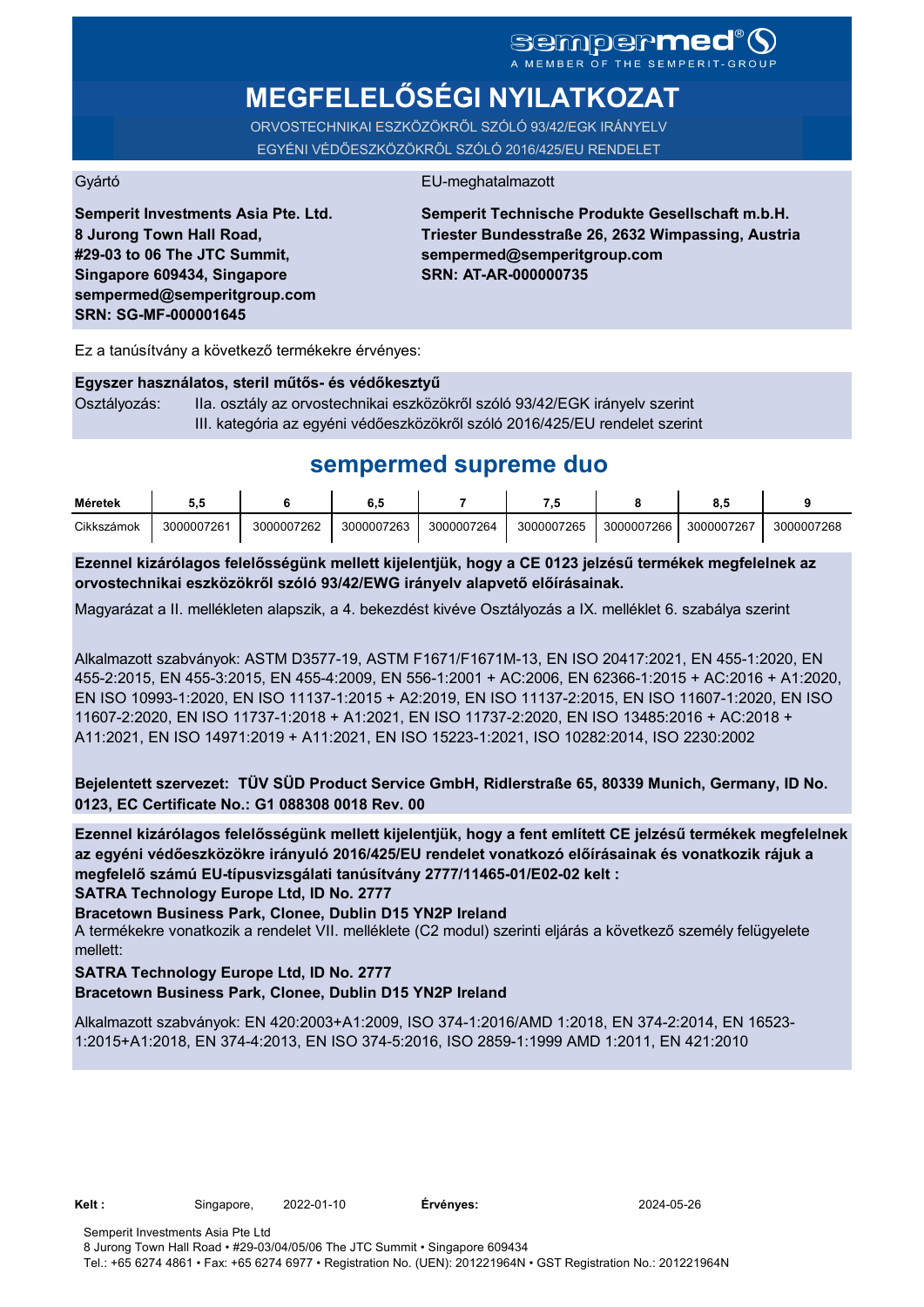A MEMBER OF THE SEMPERIT-GROUP

# **IZJAVA O SKLADNOSTI**

DIREKTIVA O MEDICINSKIH PRIPOMOČKIH 93/42/EGS UREDBA (EU) 2016/425 ZA OSEBNO VAROVALNO OPREMO

Proizvajalec Pooblaščen zastopnik EU

**Semperit Investments Asia Pte. Ltd. 8 Jurong Town Hall Road, #29-03 to 06 The JTC Summit, Singapore 609434, Singapore sempermed@semperitgroup.com SRN: SG-MF-000001645**

**Semperit Technische Produkte Gesellschaft m.b.H. Triester Bundesstraße 26, 2632 Wimpassing, Austria sempermed@semperitgroup.com SRN: AT-AR-000000735**

To potrdilo velja za naslednje izdelke:

#### **Sterilne kirurške in zaščitne rokavice za enkratno uporabo**

Klasifikacija: Razred IIa v skladu z Direktivo o medicinskih pripomočkih 93/42/EGS Kategorija III v skladu z Uredbo OVO (EU) 2016/425

## **sempermed supreme duo**

| Velikosti              | v.v        |            | υ.,        |            | - -        |            |            |            |
|------------------------|------------|------------|------------|------------|------------|------------|------------|------------|
| Stevilke<br>. izdelkov | 3000007261 | 3000007262 | 3000007263 | 3000007264 | 3000007265 | 3000007266 | 3000007267 | 3000007268 |

**S to izključno odgovornostjo izjavljamo, da so izdelki z oznako CE 0123 v skladu z bistvenimi zahtevami (Priloga I) Direktive za medicinske pripomočke 93/42/EGS.**

Izjava, ki temelji na Prilogi II, razen (4). Razvrstitev v skladu s Pravilom 6, Priloga IX.

Uporabljeni standardi: ASTM D3577-19, ASTM F1671/F1671M-13, EN ISO 20417:2021, EN 455-1:2020, EN 455-2:2015, EN 455-3:2015, EN 455-4:2009, EN 556-1:2001 + AC:2006, EN 62366-1:2015 + AC:2016 + A1:2020, EN ISO 10993-1:2020, EN ISO 11137-1:2015 + A2:2019, EN ISO 11137-2:2015, EN ISO 11607- 1:2020, EN ISO 11607-2:2020, EN ISO 11737-1:2018 + A1:2021, EN ISO 11737-2:2020, EN ISO 13485:2016 + AC:2018 + A11:2021, EN ISO 14971:2019 + A11:2021, EN ISO 15223-1:2021, ISO 10282:2014, ISO 2230:2002

**Priglašeni organ: TÜV SÜD Product Service GmbH, Ridlerstraße 65, 80339 Munich, Germany, ID No. 0123, EC Certificate No.: G1 088308 0018 Rev. 00** 

**S to izključno odgovornostjo izjavljamo, da so zgoraj navedeni izdelki z oznako CE v skladu z bistvenimi zahtevami Uredbe (EU) 2016/425 za osebno varovalno opremo in so predmet certifikata ES o pregledu tipa št. 2777/11465-01/E02-02 izdano :**

**SATRA Technology Europe Ltd, ID No. 2777**

**Bracetown Business Park, Clonee, Dublin D15 YN2P Ireland**

Izdelki so predmet postopka v skladu s Prilogo VII (modul C2) uredbe pod nadzorom

### **SATRA Technology Europe Ltd, ID No. 2777**

#### **Bracetown Business Park, Clonee, Dublin D15 YN2P Ireland**

Uporabljeni standardi: EN 420:2003+A1:2009, ISO 374-1:2016/AMD 1:2018, EN 374-2:2014, EN 16523- 1:2015+A1:2018, EN 374-4:2013, EN ISO 374-5:2016, ISO 2859-1:1999 AMD 1:2011, EN 421:2010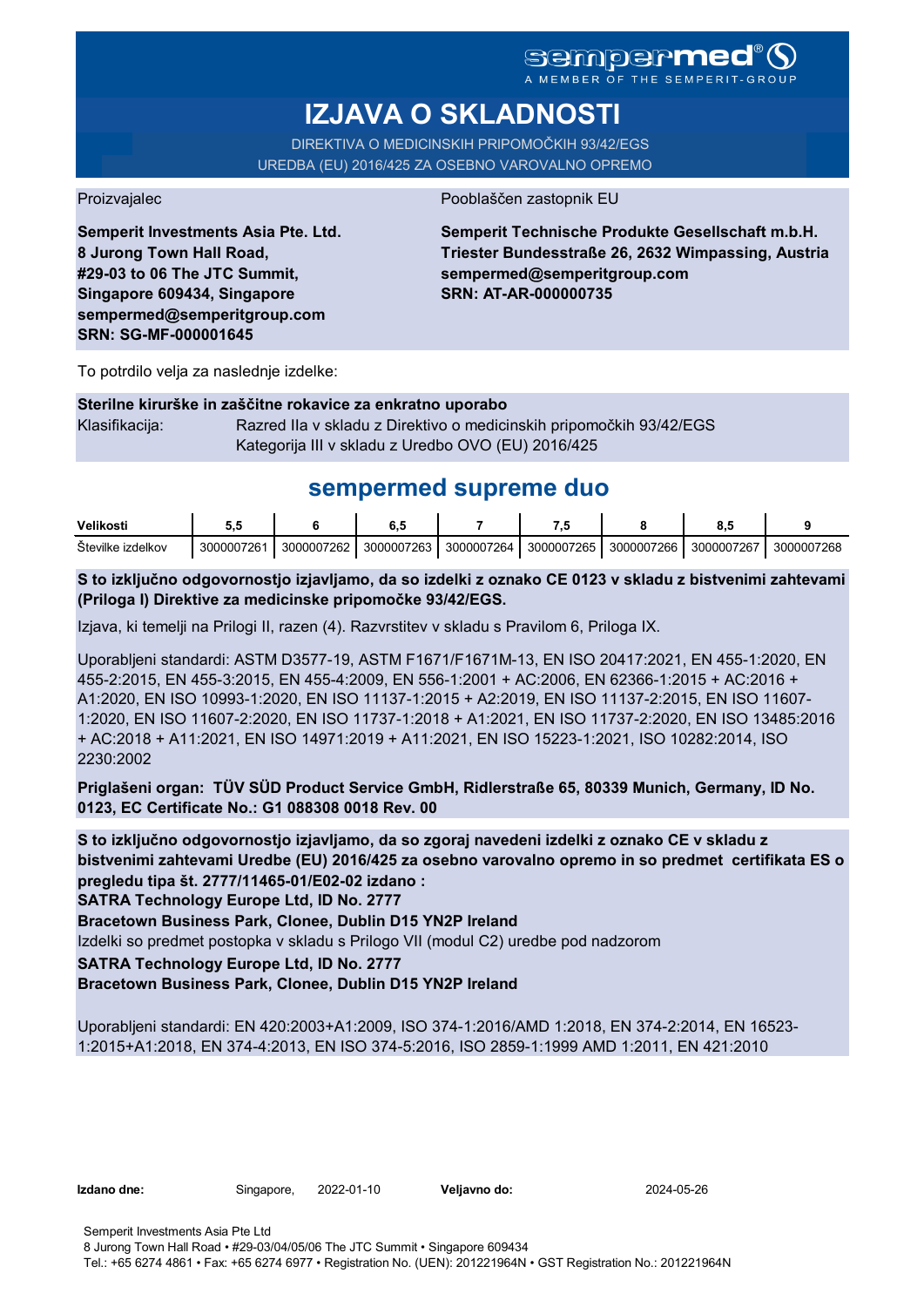## **sempermed**

A MEMBER OF THE

# **IZJAVA O SUKLADNOSTI**

DIREKTIVA O MEDICINSKIM PROIZVODIMA 93/42/EEZ UREDBA (EU) 2016/425 O OSOBNOJ ZAŠTITNOJ OPREMI

Proizvođač **Ovlašteni predstavnik u EU** 

**Semperit Investments Asia Pte. Ltd. 8 Jurong Town Hall Road, #29-03 to 06 The JTC Summit, Singapore 609434, Singapore sempermed@semperitgroup.com SRN: SG-MF-000001645**

**Semperit Technische Produkte Gesellschaft m.b.H. Triester Bundesstraße 26, 2632 Wimpassing, Austria sempermed@semperitgroup.com SRN: AT-AR-000000735**

Ovaj certifikat vrijedi za sljedeće proizvode:

#### **Sterilne kirurške zaštitne rukavice za jednokratnu uporabu**

Klasifikacija: Klasa II.a prema Direktivi o medicinskim proizvodima 93/42/EEZ Kategorija III. prema Uredbi o osobnoj zaštitnoj opremi (EU) 2016/425

## **sempermed supreme duo**

| Veličine    |            |            | v.v        |            | - -        |            | ο.,        |            |
|-------------|------------|------------|------------|------------|------------|------------|------------|------------|
| Br. artikla | 3000007261 | 3000007262 | 3000007263 | 3000007264 | 3000007265 | 3000007266 | 3000007267 | 3000007268 |

**Ovim putem izjavljujemo pod punom odgovornošću da su proizvodi s CE 0123 oznakom sukladni s bitnim zahtjevima (Prilog 1) Direktive o medicinskim proizvodima 93/42/EEZ.**

Izjava se temelji na Prilogu II. ne uključujući (4). Klasifikacija prema pravilu 6, Prilog IX.

Primijenjene norme: ASTM D3577-19, ASTM F1671/F1671M-13, EN ISO 20417:2021, EN 455-1:2020, EN 455- 2:2015, EN 455-3:2015, EN 455-4:2009, EN 556-1:2001 + AC:2006, EN 62366-1:2015 + AC:2016 + A1:2020, EN ISO 10993-1:2020, EN ISO 11137-1:2015 + A2:2019, EN ISO 11137-2:2015, EN ISO 11607-1:2020, EN ISO 11607- 2:2020, EN ISO 11737-1:2018 + A1:2021, EN ISO 11737-2:2020, EN ISO 13485:2016 + AC:2018 + A11:2021, EN ISO 14971:2019 + A11:2021, EN ISO 15223-1:2021, ISO 10282:2014, ISO 2230:2002

**Prijavljeno tijelo: TÜV SÜD Product Service GmbH, Ridlerstraße 65, 80339 Munich, Germany, ID No. 0123, EC Certificate No.: G1 088308 0018 Rev. 00** 

**Ovim putem izjavljujemo pod punom odgovornošću da su prethodno navedeni proizvodi s CE oznakom sukladni s mjerodavnim odredbama Uredbe (EU) 2016/425 o osobnoj zaštitnoj opremi i da su predmet EU certifikata o ispitivanju tipa br.2777/11465-01/E02-02 izdano :**

**SATRA Technology Europe Ltd, ID No. 2777**

**Bracetown Business Park, Clonee, Dublin D15 YN2P Ireland**

Proizvodi podliježu postupku iz Dodatka VII. (modul C2) Uredbe pod nadzorom

**SATRA Technology Europe Ltd, ID No. 2777**

#### **Bracetown Business Park, Clonee, Dublin D15 YN2P Ireland**

Primijenjene norme: EN 420:2003+A1:2009, ISO 374-1:2016/AMD 1:2018, EN 374-2:2014, EN 16523- 1:2015+A1:2018, EN 374-4:2013, EN ISO 374-5:2016, ISO 2859-1:1999 AMD 1:2011, EN 421:2010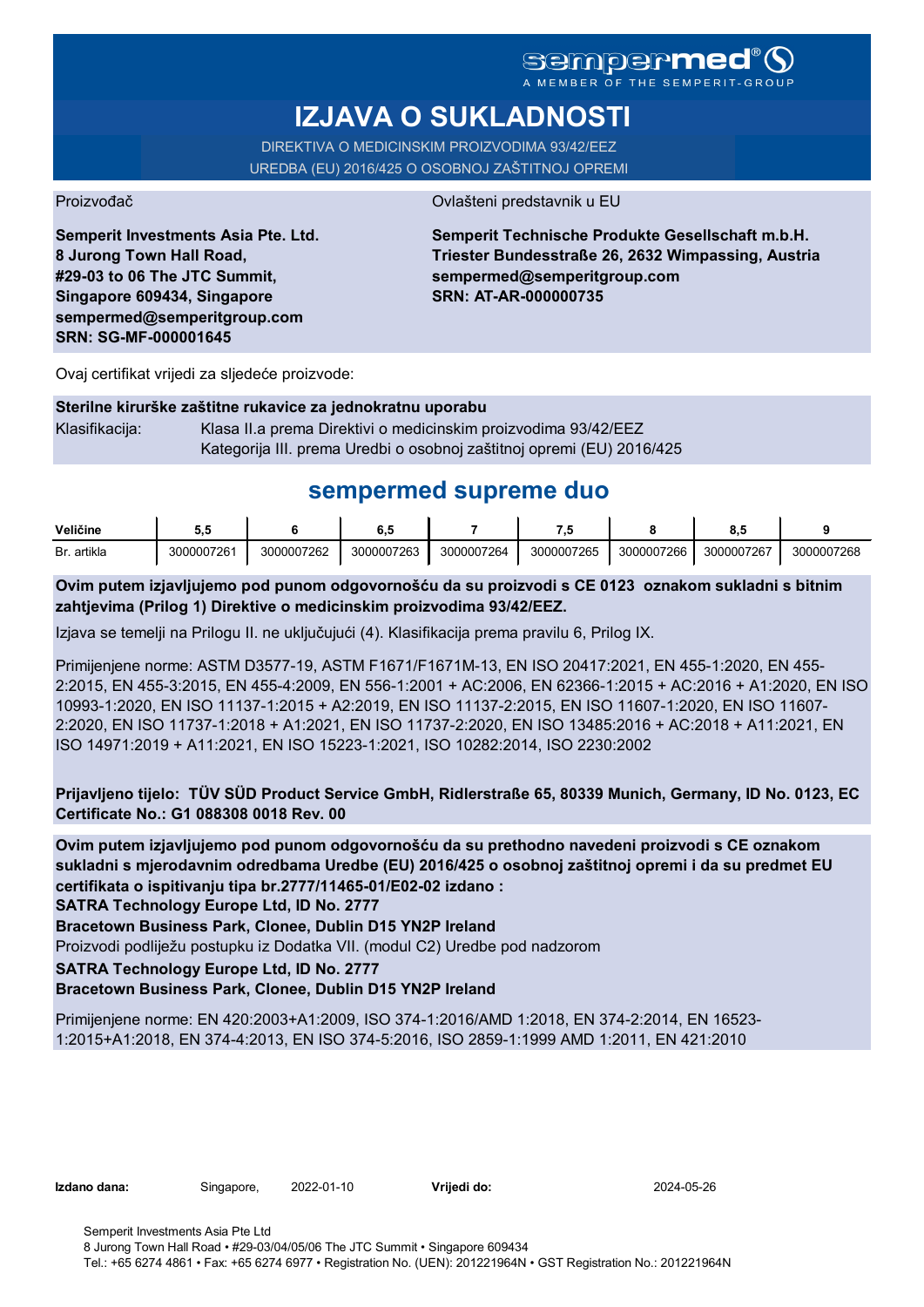# sempermed

**DEKLARACJA ZGODNOŚCI**

DYREKTYWA W SPRAWIE WYROBÓW MEDYCZNYCH 93/42/EWG ROZPORZĄDZENIE W SPRAWIE ŚRODKÓW OCHRONY INDYWIDUALNEJ (UE) 2016/425

**Semperit Investments Asia Pte. Ltd. 8 Jurong Town Hall Road, #29-03 to 06 The JTC Summit, Singapore 609434, Singapore sempermed@semperitgroup.com SRN: SG-MF-000001645**

#### Producent Autoryzowany przedstawiciel w UE

**Semperit Technische Produkte Gesellschaft m.b.H. Triester Bundesstraße 26, 2632 Wimpassing, Austria sempermed@semperitgroup.com SRN: AT-AR-000000735**

Niniejszy certyfikat obowiązuje w odniesieniu do następującego produktu:

#### **Sterylne rękawice chirurgiczne i ochronne jednorazowego użytku**

Klasyfikacja: Klasa IIa zgodnie z dyrektywą 93/42/EWG w sprawie wyrobów medycznych Kategoria III zgodnie z rozporządzeniem (UE) 2016/425 w sprawie środków ochrony indywidualnej

## **sempermed supreme duo**

| Rozmiarv         | $\mathbf{u} \cdot \mathbf{v}$ |            | ο          |            | - 7        |            | o.c        |            |
|------------------|-------------------------------|------------|------------|------------|------------|------------|------------|------------|
| Numery artykułów | 3000007261                    | 3000007262 | 3000007263 | 3000007264 | 3000007265 | 3000007266 | 3000007267 | 3000007268 |

**Na własną odpowiedzialność oświadczamy niniejszym, że opisany powyżej produkt z oznakowaniem CE 0123 spełnia zasadnicze wymagania (załącznik I) dyrektywy w sprawie wyrobów medycznych 93/42/EWG.**

Deklaracja oparta na załączniku II z wyłączeniem (4). Klasyfikacja jest zgodna z zasadą 6, załącznik IX.

Zastosowane normy: ASTM D3577-19, ASTM F1671/F1671M-13, EN ISO 20417:2021, EN 455-1:2020, EN 455- 2:2015, EN 455-3:2015, EN 455-4:2009, EN 556-1:2001 + AC:2006, EN 62366-1:2015 + AC:2016 + A1:2020, EN ISO 10993-1:2020, EN ISO 11137-1:2015 + A2:2019, EN ISO 11137-2:2015, EN ISO 11607-1:2020, EN ISO 11607- 2:2020, EN ISO 11737-1:2018 + A1:2021, EN ISO 11737-2:2020, EN ISO 13485:2016 + AC:2018 + A11:2021, EN ISO 14971:2019 + A11:2021, EN ISO 15223-1:2021, ISO 10282:2014, ISO 2230:2002

#### **Jednostka notyfikowana: TÜV SÜD Product Service GmbH, Ridlerstraße 65, 80339 Munich, Germany, ID No. 0123, EC Certificate No.: G1 088308 0018 Rev. 00**

**Na własną odpowiedzialność oświadczamy niniejszym, że opisany powyżej produkt z oznakowaniem CE jest zgodny z obowiązującymi przepisami rozporządzenia (UE) 2016/425 w sprawie środków ochrony indywidualnej i jest identyczny ze środkami ochrony indywidualnej, których dotyczy certyfikat badania typu UE nr 2777/11465- 01/E02-02 data przez:**

**SATRA Technology Europe Ltd, ID No. 2777**

**Bracetown Business Park, Clonee, Dublin D15 YN2P Ireland**

Produkty podlegają procedurze określonej w załączniku VII (moduł C2) rozporządzenia pod nadzorem

**SATRA Technology Europe Ltd, ID No. 2777**

#### **Bracetown Business Park, Clonee, Dublin D15 YN2P Ireland**

Zastosowane normy: EN 420:2003+A1:2009, ISO 374-1:2016/AMD 1:2018, EN 374-2:2014, EN 16523- 1:2015+A1:2018, EN 374-4:2013, EN ISO 374-5:2016, ISO 2859-1:1999 AMD 1:2011, EN 421:2010

**Data wydania:** Singapore, 2022-01-10 **Data ważności:** 2024-05-26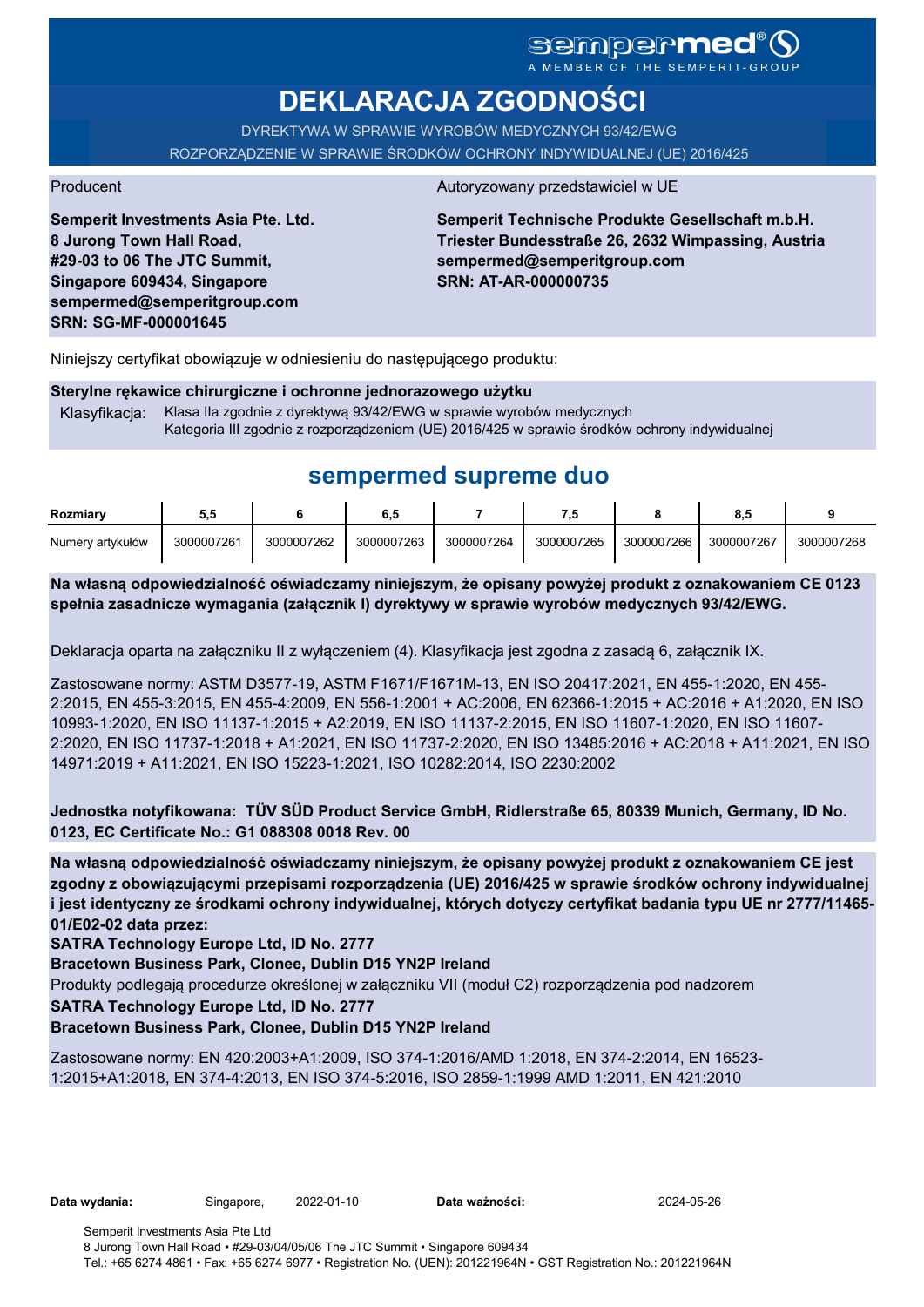# SGMDGPMEd<sup>®</sup>O

**DECLARAȚIE DE CONFORMITATE**

DIRECTIVĂ PRIVIND PRODUSELE MEDICALE 93/42/CEE

ORDONANȚA (EU) 2016/425 PENTRU ECHIPAMENTUL PERSONAL DE PROTECȚIE

Producător **Producător** Persoană împuternicită EU

**Semperit Investments Asia Pte. Ltd. 8 Jurong Town Hall Road, #29-03 to 06 The JTC Summit, Singapore 609434, Singapore sempermed@semperitgroup.com SRN: SG-MF-000001645**

**Semperit Technische Produkte Gesellschaft m.b.H. Triester Bundesstraße 26, 2632 Wimpassing, Austria sempermed@semperitgroup.com SRN: AT-AR-000000735**

Acest certificat este valabil pentru următoarele produse:

**Mânușă sterilă de unică folosință pentru operații și de protecție de unică folosință** clasificare: Clasa IIa conform directivei privind produsele medicale 93/42/CEE Categoria III conform ordonanței EPP (EU) 2016/425

# **sempermed supreme duo**

| mărimi                  | 5.5        |            | 6,5        |            |            |            | 8.5        |            |
|-------------------------|------------|------------|------------|------------|------------|------------|------------|------------|
| numerele de<br>articole | 3000007261 | 3000007262 | 3000007263 | 3000007264 | 3000007265 | 3000007266 | 3000007267 | 3000007268 |

**Prin prezenta confirmăm preluând toată responsabilitatea că produsele marcate CE 0123 corespund cerințelor de bază (anexa I) din directiva privind produsele medicale 93/42/CEE.**

Declarația se bazează pe anexa II exclusiv (4). Clasificare conform regulii 6, anexa IX.

Normele aplicate: ASTM D3577-19, ASTM F1671/F1671M-13, EN ISO 20417:2021, EN 455-1:2020, EN 455-2:2015, EN 455-3:2015, EN 455-4:2009, EN 556-1:2001 + AC:2006, EN 62366-1:2015 + AC:2016 + A1:2020, EN ISO 10993- 1:2020, EN ISO 11137-1:2015 + A2:2019, EN ISO 11137-2:2015, EN ISO 11607-1:2020, EN ISO 11607-2:2020, EN ISO 11737-1:2018 + A1:2021, EN ISO 11737-2:2020, EN ISO 13485:2016 + AC:2018 + A11:2021, EN ISO 14971:2019 + A11:2021, EN ISO 15223-1:2021, ISO 10282:2014, ISO 2230:2002

**Organismul abilitat: TÜV SÜD Product Service GmbH, Ridlerstraße 65, 80339 Munich, Germany, ID No. 0123, EC Certificate No.: G1 088308 0018 Rev. 00** 

**Prin prezenta confirmăm preluând toată responsabilitatea că produsele marcate CE indicate mai sus corespund cerințelor de bază (EU) 2016/425 pentru echipamente personale de protecție și acestea sunt obiectul certificării de tip CE nr. 2777/11465-01/E02-02 eliberat prin:**

**SATRA Technology Europe Ltd, ID No. 2777**

**Bracetown Business Park, Clonee, Dublin D15 YN2P Ireland**

Produsele sunt obiectul procedurii conform anexei VII (modulul C2) sub supravegherea

**SATRA Technology Europe Ltd, ID No. 2777**

#### **Bracetown Business Park, Clonee, Dublin D15 YN2P Ireland**

Normele aplicate: EN 420:2003+A1:2009, ISO 374-1:2016/AMD 1:2018, EN 374-2:2014, EN 16523- 1:2015+A1:2018, EN 374-4:2013, EN ISO 374-5:2016, ISO 2859-1:1999 AMD 1:2011, EN 421:2010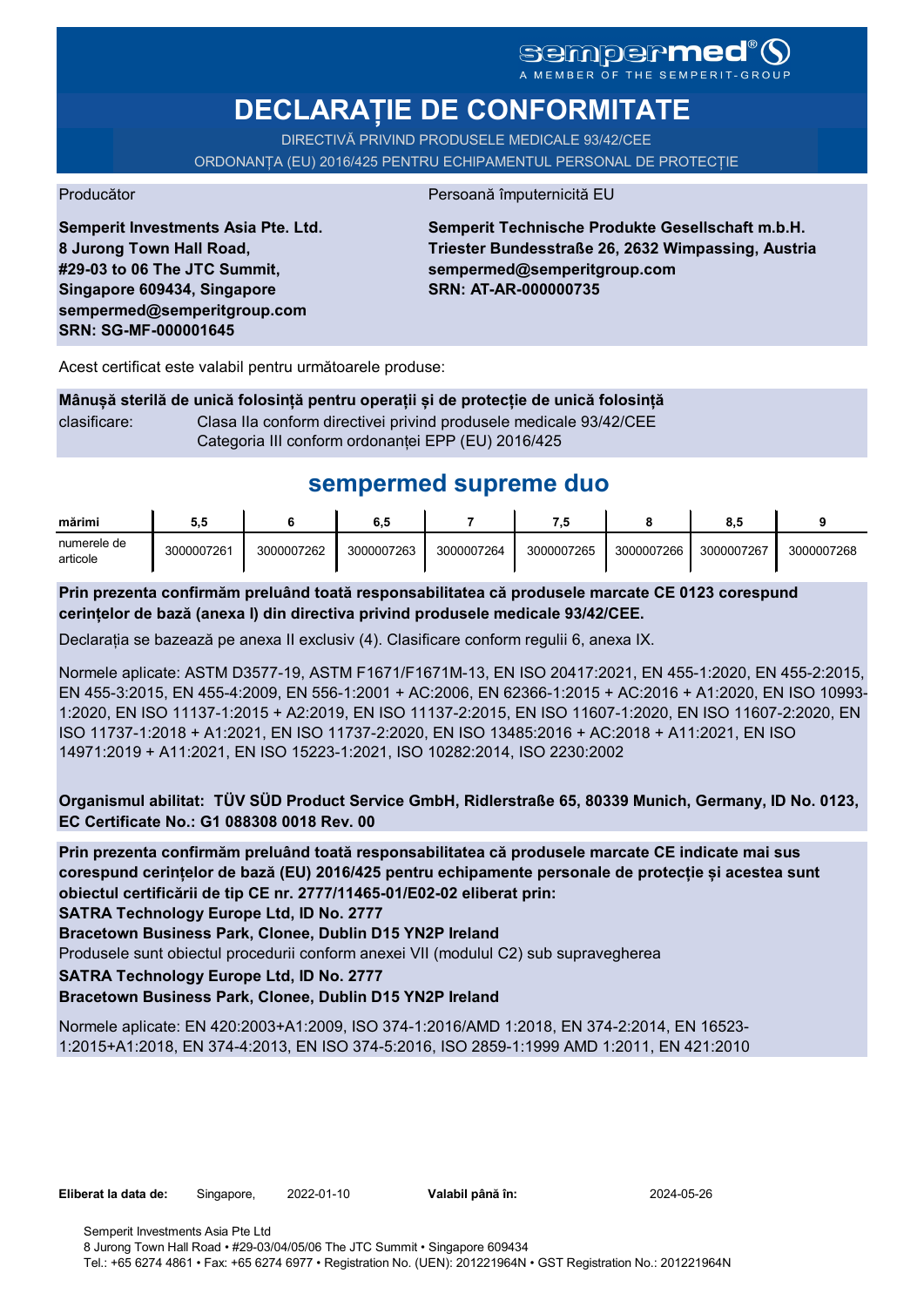### sempermed<sup>®</sup>Q A MEMBER OF THE SEMPERIT-GROUI

**ΔΗΛΩΣΗ ΣΥΜΜΟΡΦΩΣΗΣ**

ΟΔΗΓΙΑ 93/42/ΕΟΚ ΠΕΡΙ ΙΑΤΡΟΤΕΧΝΟΛΟΓΙΚΩΝ ΠΡΟΪΟΝΤΩΝ ΚΑΝΟΝΙΣΜΟΣ (ΕΕ) 2016/425 ΠΕΡΙ ΜΕΣΩΝ ΑΤΟΜΙΚΗΣ ΠΡΟΣΤΑΣΙΑΣ

Κατασκευαστής <u>Εξουσιοδοτημένος αντιπρόσωπος στην Ε</u>

**Semperit Investments Asia Pte. Ltd. 8 Jurong Town Hall Road, #29-03 to 06 The JTC Summit, Singapore 609434, Singapore sempermed@semperitgroup.com SRN: SG-MF-000001645**

**Semperit Technische Produkte Gesellschaft m.b.H. Triester Bundesstraße 26, 2632 Wimpassing, Austria sempermed@semperitgroup.com SRN: AT-AR-000000735**

Το παρόν πιστοποιητικό ισχύει για τα ακόλουθα προϊόντα:

#### **Αποστειρωμένο χειρουργικό και προστατευτικό γάντι μιας χρήσης**

Ταξινόμηση: Κατηγορία IIa σύμφωνα με την οδηγία 93/42/ΕΟΚ περί ιατροτεχνολογικών προϊόντων Κατηγορία II σύμφωνα με τον Κανονισμό (ΕΕ) 2016/425 περί ΜΑΠ

## **sempermed supreme duo**

| Μενέθη               |            |            | 6,5        |            |            |            | $\bullet$ .<br>o.c |            |
|----------------------|------------|------------|------------|------------|------------|------------|--------------------|------------|
| Αριθμοί<br>προϊόντος | 3000007261 | 3000007262 | 3000007263 | 3000007264 | 3000007265 | 3000007266 | 3000007267         | 3000007268 |

**Δια του παρόντος βεβαιώνουμε υπεύθυνα ότι τα προϊόντα με σήμανση CE 0123 ικανοποιούν τις βασικές απαιτήσεις (Παράρτημα I) της οδηγίας 93/42/ΕΟΚ περί ιατροτεχνολογικών προϊόντων.**

Δήλωση βάσει του Παραρτήματος II, εξαιρουμένου του σημείου (4). Ταξινόμηση σύμφωνα με τον κανόνα 6, Παράρτημα IX.

Εφαρμοζόμενα πρότυπα: ASTM D3577-19, ASTM F1671/F1671M-13, EN ISO 20417:2021, EN 455-1:2020, EN 455- 2:2015, EN 455-3:2015, EN 455-4:2009, EN 556-1:2001 + AC:2006, EN 62366-1:2015 + AC:2016 + A1:2020, EN ISO 10993-1:2020, EN ISO 11137-1:2015 + A2:2019, EN ISO 11137-2:2015, EN ISO 11607-1:2020, EN ISO 11607- 2:2020, EN ISO 11737-1:2018 + A1:2021, EN ISO 11737-2:2020, EN ISO 13485:2016 + AC:2018 + A11:2021, EN ISO 14971:2019 + A11:2021, EN ISO 15223-1:2021, ISO 10282:2014, ISO 2230:2002

**Κοινοποιημένος οργανισμός: TÜV SÜD Product Service GmbH, Ridlerstraße 65, 80339 Munich, Germany, ID No. 0123, EC Certificate No.: G1 088308 0018 Rev. 00** 

**Δια του παρόντος βεβαιώνουμε υπεύθυνα ότι τα ανωτέρω προϊόντα με σήμανση CE ικανοποιούν τις εφαρμοστέες διατάξεις του Κανονισμού (ΕΕ) 2016/425 περί μέσων ατομικής προστασίας και αποτελούν αντικείμενο του πιστοποιητικού εξέτασης τύπου ΕΕ με αρ. 2777/11465-01/E02-02 εκδόθηκε :**

#### **SATRA Technology Europe Ltd, ID No. 2777**

**Bracetown Business Park, Clonee, Dublin D15 YN2P Ireland**

Τα προϊόντα αποτελούν αντικείμενο της μεθόδου που ορίζεται στο Παράρτημα VII (ενότητα C2) του Κανονισμού υπό την επιτήρηση

#### **SATRA Technology Europe Ltd, ID No. 2777**

#### **Bracetown Business Park, Clonee, Dublin D15 YN2P Ireland**

Εφαρμοζόμενα πρότυπα: EN 420:2003+A1:2009, ISO 374-1:2016/AMD 1:2018, EN 374-2:2014, EN 16523- 1:2015+A1:2018, EN 374-4:2013, EN ISO 374-5:2016, ISO 2859-1:1999 AMD 1:2011, EN 421:2010

**Εκδόθηκε :** Singapore, 2022-01-10 **Ισχύει έως:** 2024-05-26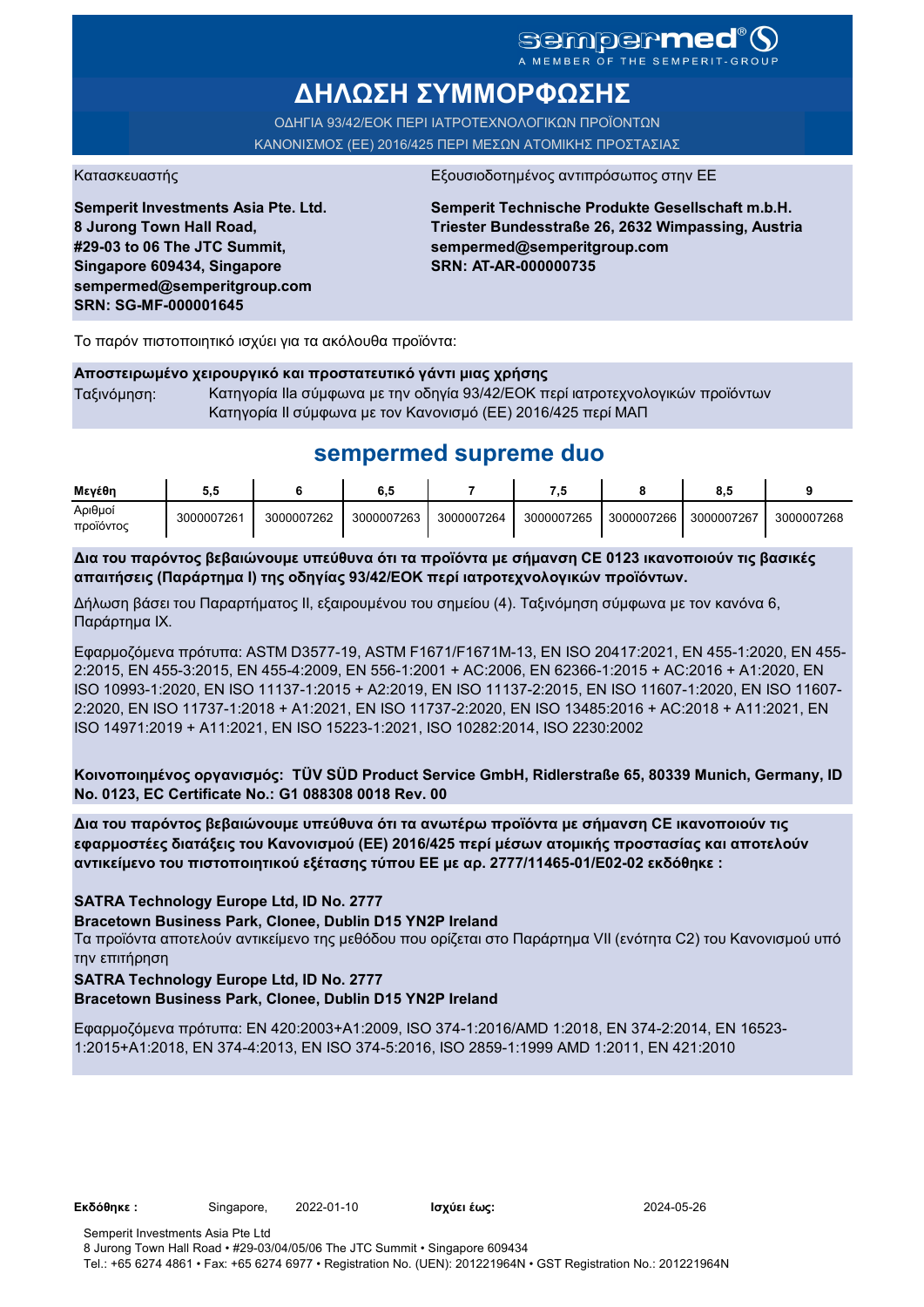# sempermed®

# **ДЕКЛАРАЦИЯ ЗА СЪВМЕСТИМОСТ НА**

ДИРЕКТИВА ЗА МЕДИЦИНСКИТЕ ПРОДУКТИ 93/42/EWG РЕГЛАМЕНТ (EU) 2016/425 ЗА ЛИЧНИТЕ ПРЕДПАЗНИ СРЕДСТВА

**Semperit Investments Asia Pte. Ltd. 8 Jurong Town Hall Road, #29-03 to 06 The JTC Summit, Singapore 609434, Singapore sempermed@semperitgroup.com SRN: SG-MF-000001645**

#### Производител Упълномощен представител в ЕС

**Semperit Technische Produkte Gesellschaft m.b.H. Triester Bundesstraße 26, 2632 Wimpassing, Austria sempermed@semperitgroup.com SRN: AT-AR-000000735**

Настоящият сертификат важи за следните продукти:

**Стерилна операционна и предпазна ръкавица за еднократна употреба** Класификация: Клас IIa съгл. Директивата за медицинските продукти 93/42/EEC Категория III съгл. Регламент за ЛПС (EU) 2016/425

## **sempermed supreme duo**

| Размери    |            |            | o. J       |            |            |            | 0.0        |            |
|------------|------------|------------|------------|------------|------------|------------|------------|------------|
| Номера на  | 3000007261 | 3000007262 | 3000007263 | 3000007264 | 3000007265 | 3000007266 | 3000007267 | 3000007268 |
| артикулите |            |            |            |            |            |            |            |            |

**С настоящето потвърждаваме при самостоятелна отговорност, че продуктите с маркировка СЕ 0123 съответстват на съществените изисквания (Анекс I) от Директивата за медицинските продукти 93/42/EWG.**

Декларация на базата на Анекс II с изключение на (4). Класификация съгл. Правило 6, Приложение IX.

Приложими норми: ASTM D3577-19, ASTM F1671/F1671M-13, EN ISO 20417:2021, EN 455-1:2020, EN 455-2:2015, EN 455-3:2015, EN 455-4:2009, EN 556-1:2001 + AC:2006, EN 62366-1:2015 + AC:2016 + A1:2020, EN ISO 10993- 1:2020, EN ISO 11137-1:2015 + A2:2019, EN ISO 11137-2:2015, EN ISO 11607-1:2020, EN ISO 11607-2:2020, EN ISO 11737-1:2018 + A1:2021, EN ISO 11737-2:2020, EN ISO 13485:2016 + AC:2018 + A11:2021, EN ISO 14971:2019 + A11:2021, EN ISO 15223-1:2021, ISO 10282:2014, ISO 2230:2002

**Нотифициран орган: TÜV SÜD Product Service GmbH, Ridlerstraße 65, 80339 Munich, Germany, ID No. 0123, EC Certificate No.: G1 088308 0018 Rev. 00** 

**С настоящето потвърждаваме при самостоятелна отговорност, че горепосочените продукти с маркировка СЕ съответстват на съществените разпоредби на Регламент (EU) 2016/425 за личните предпазни средства и са предмет на сертификата на ЕС за изследване на типа Nr. 2777/11465-01/E02-02 издадено чрез:**

**SATRA Technology Europe Ltd, ID No. 2777**

**Bracetown Business Park, Clonee, Dublin D15 YN2P Ireland**

Продуктите са предмет на процедурата съгл. Анекс VII (Модул С2) от Регламента под надзора на

**SATRA Technology Europe Ltd, ID No. 2777**

**Bracetown Business Park, Clonee, Dublin D15 YN2P Ireland**

Приложими норми: EN 420:2003+A1:2009, ISO 374-1:2016/AMD 1:2018, EN 374-2:2014, EN 16523- 1:2015+A1:2018, EN 374-4:2013, EN ISO 374-5:2016, ISO 2859-1:1999 AMD 1:2011, EN 421:2010